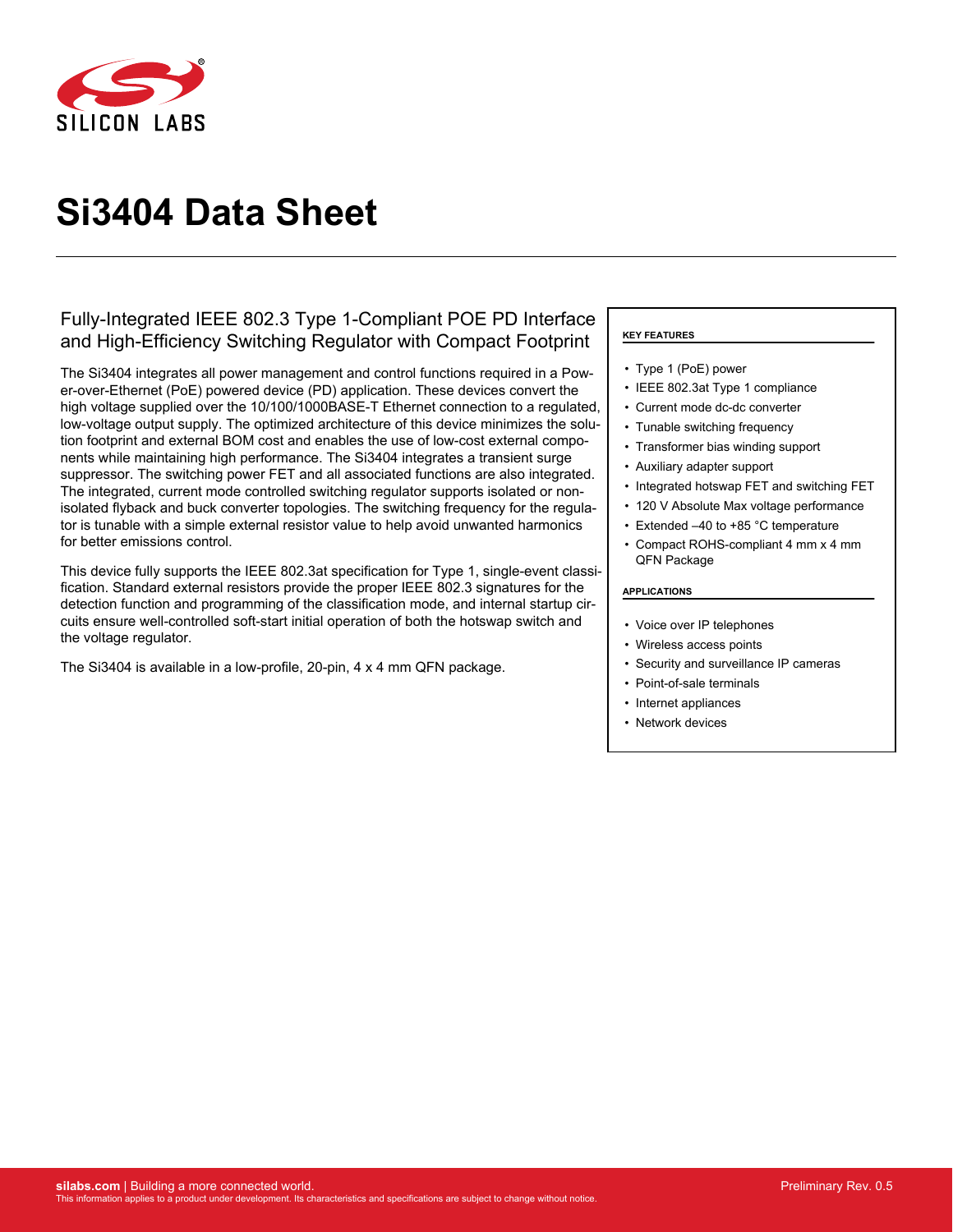# <span id="page-1-0"></span>**1. Ordering Guide**

## **Table 1.1. Si3404 Ordering Guide**

| <b>Ordering Part Number</b> | <b>Package</b>                             | Temperature Range (Ambient) | <b>Applications</b> |
|-----------------------------|--------------------------------------------|-----------------------------|---------------------|
| Si3404-A-GM                 | 4 x 4 mm 20-QFN<br>Pb-free, RoHS-compliant | $-40$ to 85 °C Extended     | All Purposes        |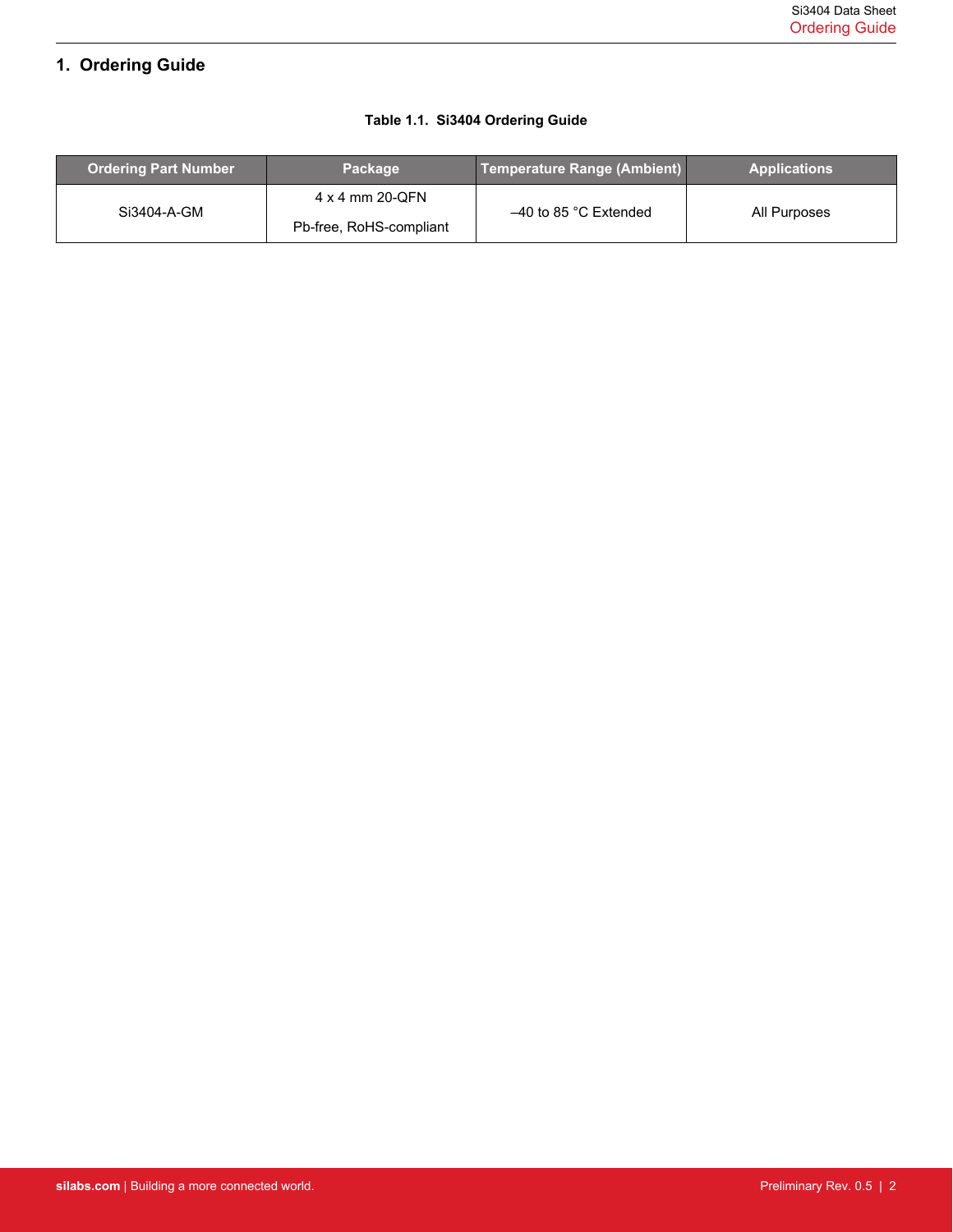# **Table of Contents**

| 2.5.1 Average Current Sensing, Overcurrent, and Low-Current Detection. 7                                        |  |
|-----------------------------------------------------------------------------------------------------------------|--|
|                                                                                                                 |  |
|                                                                                                                 |  |
|                                                                                                                 |  |
|                                                                                                                 |  |
|                                                                                                                 |  |
|                                                                                                                 |  |
|                                                                                                                 |  |
| 6. Packaging research research research research and the set of the set of the set of the set of the set of the |  |
|                                                                                                                 |  |
|                                                                                                                 |  |
|                                                                                                                 |  |
|                                                                                                                 |  |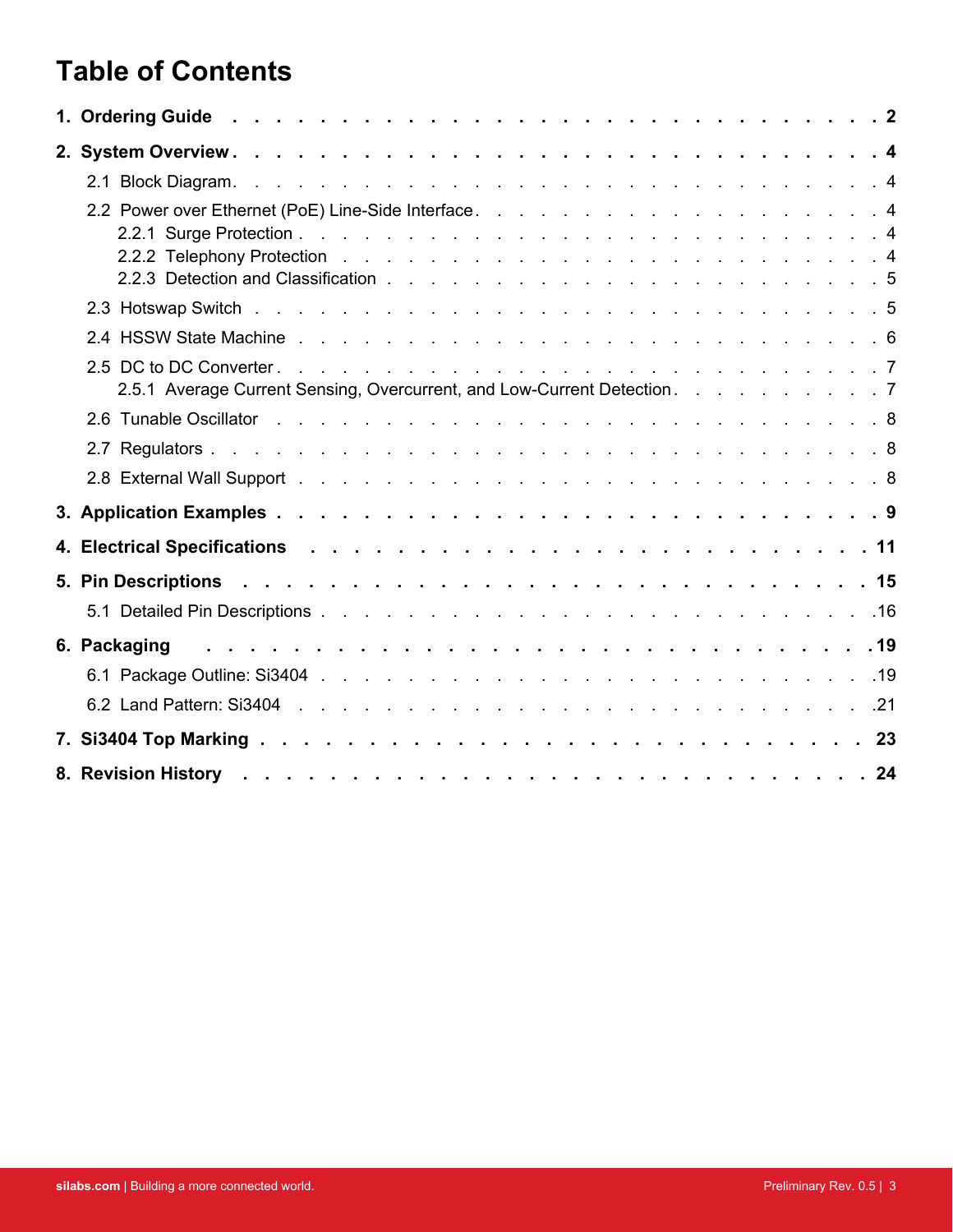## <span id="page-3-0"></span>**2. System Overview**

The following Block Diagrams will give the designer a sense for the internal arrangement of functional blocks, plus their relationships to external pins. The Block Diagrams are followed by a description of the features of these integrated circuits.

#### **2.1 Block Diagram**





#### **2.2 Power over Ethernet (PoE) Line-Side Interface**

The PoE line interface consists of external diode bridges, internal surge protection, and protocol interface support for detection and classification.

The chip features active protection against surge transients and accidentally applied telephony voltages.

#### **2.2.1 Surge Protection**

The surge protection circuit is activated if the VPOS-VNEG voltage exceeds T<sub>PROT</sub> and the hotswap switch is off (dc-dc is not powered). If the hotswap switch is on, the surge power is sunk in the dc-dc's input capacitance.

The internal surge protection can be overridden with an external TVS if higher than specified surge conditions need be tolerated. The external surge device must be connected in parallel to the internal one; therefore, the designer must ensure that the external surge protection will activate prior to the internal surge protection.

#### **2.2.2 Telephony Protection**

The Si3404 provides protection against telephony ringing voltage. The telephony ringing is much longer than the surge pulse but it has less energy, therefore, the Si3404 has a switch parallel with the supply (VPOS and VNEG). When the protection circuit is activated, it turns ON the telephony switch; the ringing energy then dissipates on this switch and ringing generator resistance (> 400  $\Omega$ ).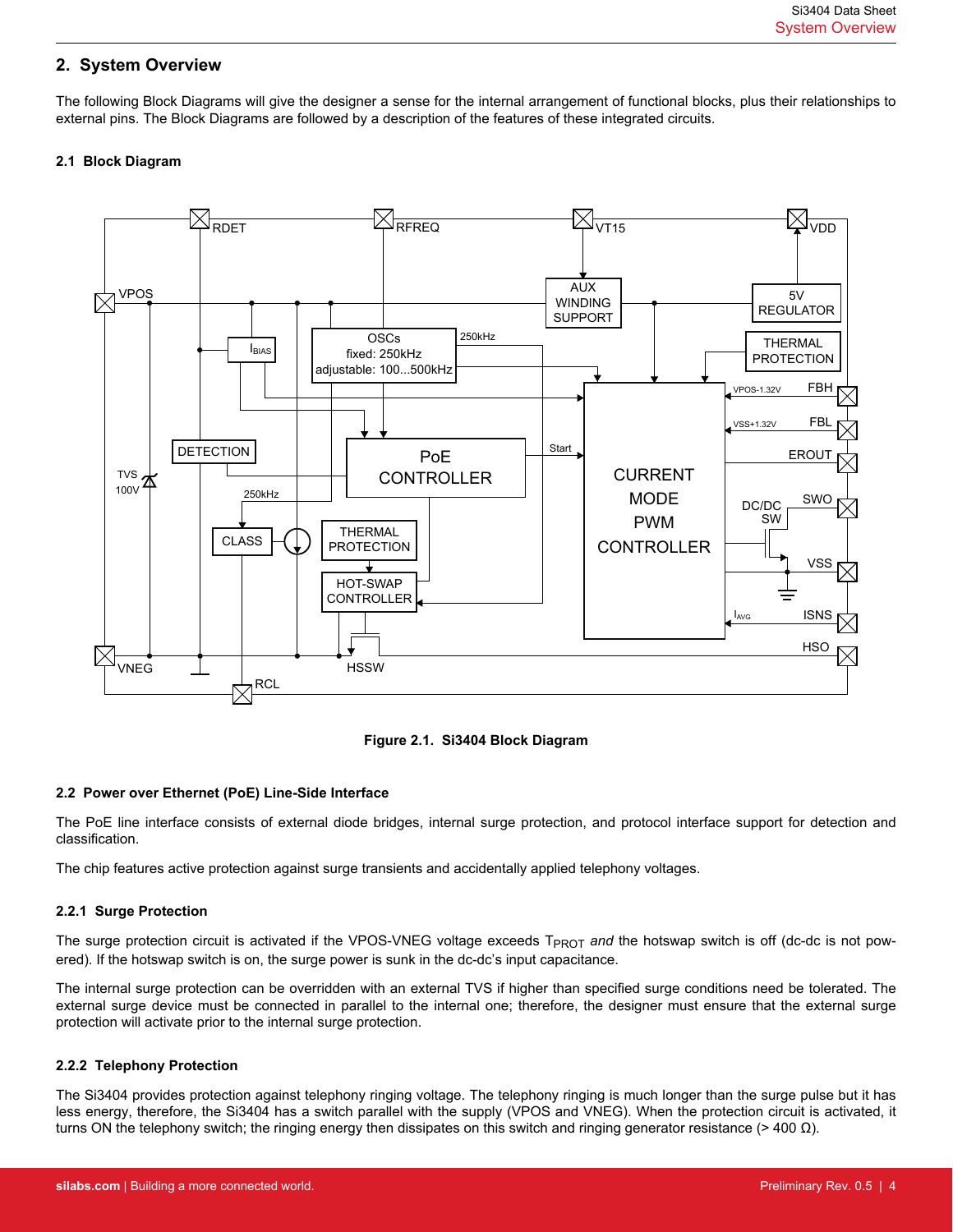#### <span id="page-4-0"></span>**2.2.3 Detection and Classification**

When the Si3404 is connected via Ethernet cable to a PSE-enabled Ethernet switch, it has to provide a characteristic resistance (~25 kΩ) to the PSE in a given voltage range (2.7–10.1 V). This is called detection. After the PSE detects the PD, the PSE increases the voltage above the classification threshold 14.5 V. Then, the PD provides the classification current to inform the PSE about its required power class (Class 1, 2, 3, or 4). Type 1 PSEs cannot provide enough power for a Class 4 PD. Type 2 PSEs have additional voltage steps before switching on the PD. After an initial classification voltage pulse, the Type 2 PSE reduces the voltage below the mark threshold level (10 V) then raises it up again to the Class event range. Last, before switching ON the DCDC it reduces the voltage again.





<sup>\*</sup>Voltages shown are representative. Refer to Electrical Characteristics table.



#### **2.3 Hotswap Switch**

The internal hotswap switch (HSSW) is turned on (conducting) when the PoE interface voltage goes above V<sub>UVLOR</sub>. It provides limited inrush current until the dcdc side capacitor is charged. The hotswap switch turns off (open) if voltage on the HSSW switch is greater than  $V_{HSSW$  OFF.

In overload, the hotswap switch goes into current-limiting mode with a current limit of  $I_{\text{OVL}}$ . It will turn back ON after  $T_{\text{WAITHSSW}}$  elapses and the dc-dc input capacitor is recharged, meaning the HSO-VNEG voltage is less than V<sub>HSSW</sub> ON.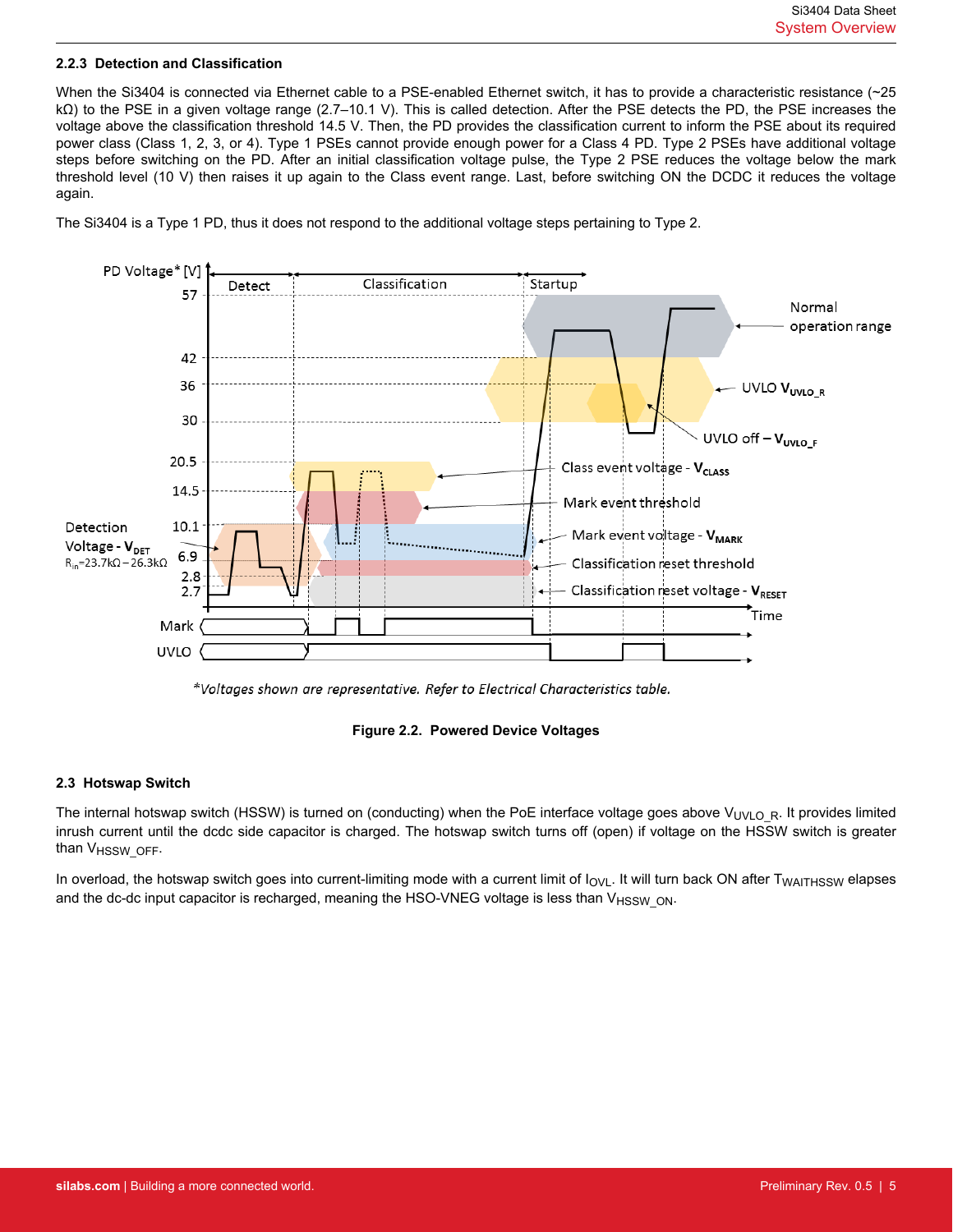#### <span id="page-5-0"></span>**2.4 HSSW State Machine**

The HSSW operates as simple 4-state state machine:



#### **Figure 2.3. Hotswap Switch 4-State Machine**

Note: Internal signal names are shown in this Figure, not to be confused with external pin names. For the below discussion, I<sub>LOAD</sub> is the switch current, and  $V_{HSSW}$  is the voltage drop of the switch. In other words,  $V_{HSSW}$  = HSO – VNEG. All the voltage, current and time limits of the above diagram are typical values.

#### **OFF State**

HSSW turn-on is controlled by UVLO, the undervoltage lockout feature. When UVLO is engaged, the HSSW is OFF. In this state, the HSSW is in idle mode, VNEG and HSO pins are disconnected. In normal operation, a complete detect/classification procedure precedes the HSSW turn-on, and the control of this sequence is implemented in the state machine logic of the chip.

#### **INRUSH State**

After the controller enables the HSSW, the block starts operation in the INRUSH state. In this state the switch itself is not directly turned on, but operating in a closed-loop current limit mode to avoid high current peaks during the charging of the primary bypass cap of the dc to dc converter.

If the V<sub>HSSW</sub> voltage drops below 380 mV (meaning the bypass cap is 99% charged), the HSSW will change state to ON.

#### **ON State**

In ON state, the HSSW switch is directly turned on. The HSSW circuit continuously monitors  $V_{HSSW}$ . HSSW will change to OVERLOAD state if  $V_{HSSW}$  voltage increases over 3.6 V for at least 140 µs.

#### **OVERLOAD State**

In OVERLOAD state the HSSW operates in closed-loop low current limit mode. If the V<sub>HSSW</sub> voltage drops below 360 mV again, and the HSSW has been in the OVERLOAD state for at least 80 ms, the HSSW will change back to the ON state.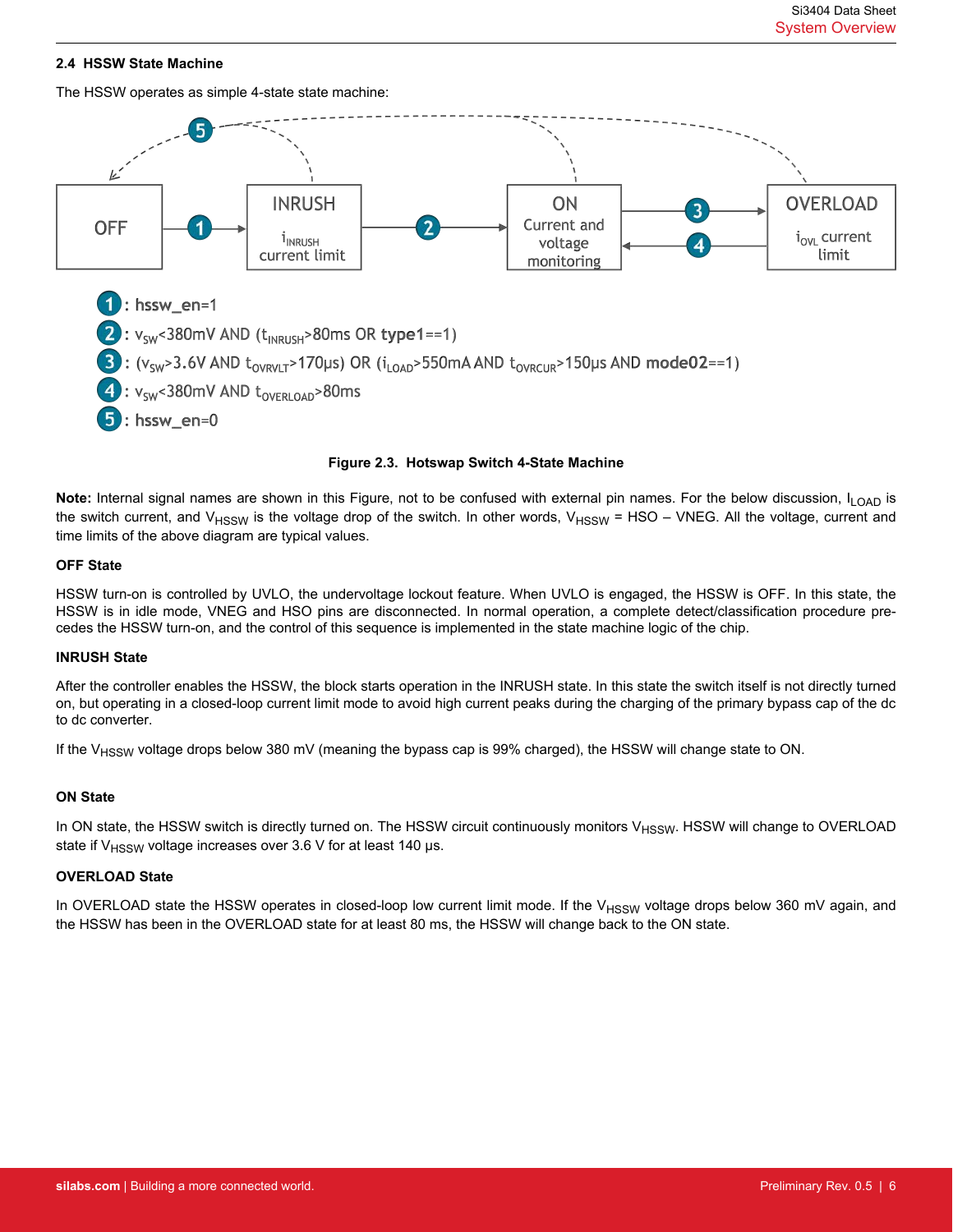#### <span id="page-6-0"></span>**2.5 DC to DC Converter**

The dc-to-dc converter is current-controlled for easier compensation and more robust protection of circuit magnetics. The controller has the following features:

- High- and low-side feedback (supports buck and flyback topologies).
- <1 Ω internal switching FET
- Overcurrent detection
- Cycle skipping at low current and short circuit conditions



#### **Figure 2.4. Si3404 DC-DC Converter**

Feedback to the dcdc converter can be provided in three ways:

- High side, referenced to VPOS, connected to FBH pin (buck converter)
- Low side, referenced to VSS, connected to FBL pin (nonisolated flyback)
- Directly to EROUT pin by a voltage to current converter (isolated flyback)

The EROUT pin provides current output (if FBL or FBH is used) and voltage input. Also, the loop compensation impedance is connected to EROUT. The active voltage range is  $V_{EROUT}$ , which is proportional to the converter peak current.

The converter startup is not configurable; soft start is accomplished by internal circuitry. Soft start time is TSOFTSTART. The intelligent soft start circuit dynamically adjusts the soft start time depending on the connected load.

#### **2.5.1 Average Current Sensing, Overcurrent, and Low-Current Detection**

The application average current is sensed by an external resistor  $(R_{\text{SFRSF}})$  connected between VSS and ISNS. Overcurrent is detected and triggered when the voltage on the sense resistor exceeds  $V_{\text{ISNS OVC}}$ . Sizing the resistor allows the designer to set the overcurrent limit according to application needs. When overcurrent is triggered, the dcdc controller goes into reset until the overcurrent resolves. When the overcurrent is no longer present, the controller starts up again with softstart.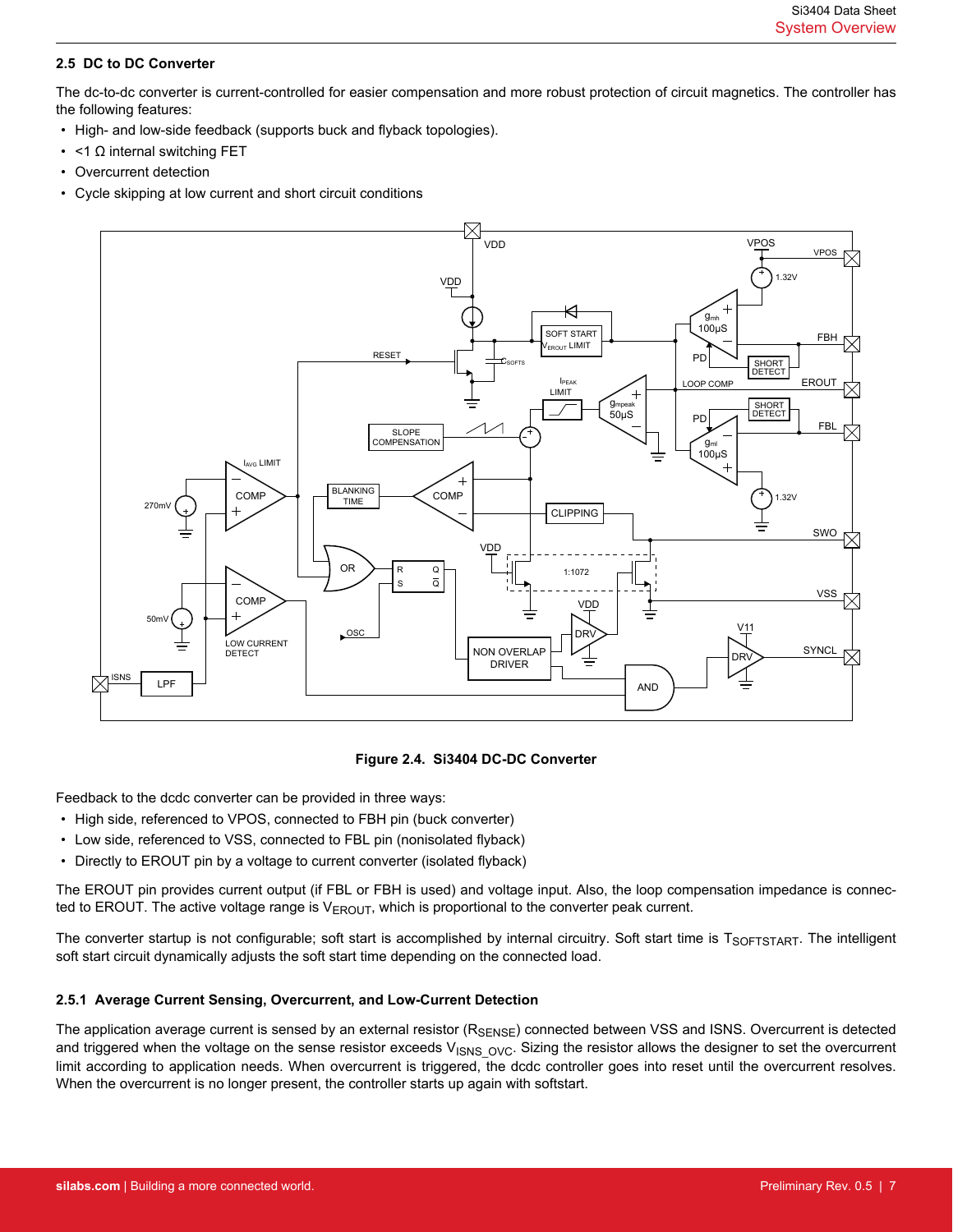#### <span id="page-7-0"></span>**2.6 Tunable Oscillator**

The dcdc frequency can be fixed to 250 kHz or tunable by an external resistor.

The tuning resistor must be connected between the R<sub>FREQ</sub> pin and VPOS. If R<sub>FREQ</sub> is shorted to VPOS, the fixed frequency oscillator will provide the clock, F<sub>OSCINT</sub>, to the dcdc converter; otherwise, the resistor will determine the frequency as shown in the curve below.



**Figure 2.5. RFREQ Frequency Selector Diagram**

#### **2.7 Regulators**

The chip provides a 5 V output to power LEDs or optocouplers. This is a closed-loop regulator, which ensures accurate output voltage. The 5 V regulator is supplied by an internal 11 V open loop regulator. The 11 V regulator is supplied by a coarse regulator, which is also open-loop. With the Si3404, the VT15 pin can be used to supply this regulator from an optional auxiliary transformer bias winding. The advantage of doing so is additional power saving. The application must be designed to ensure that the absolute maximum rating voltage for the VT15 pin is not exceeded.

#### **2.8 External Wall Support**

The Si3404 allows the use of a range of external wall adapters as a primary or secondary supply. For details on adapter connection, please refer to "AN1130: Using the Si3406/Si34061/Si34062 PoE+ and Si3404 PoE PD Controller In Isolated and Non-Isolated Designs".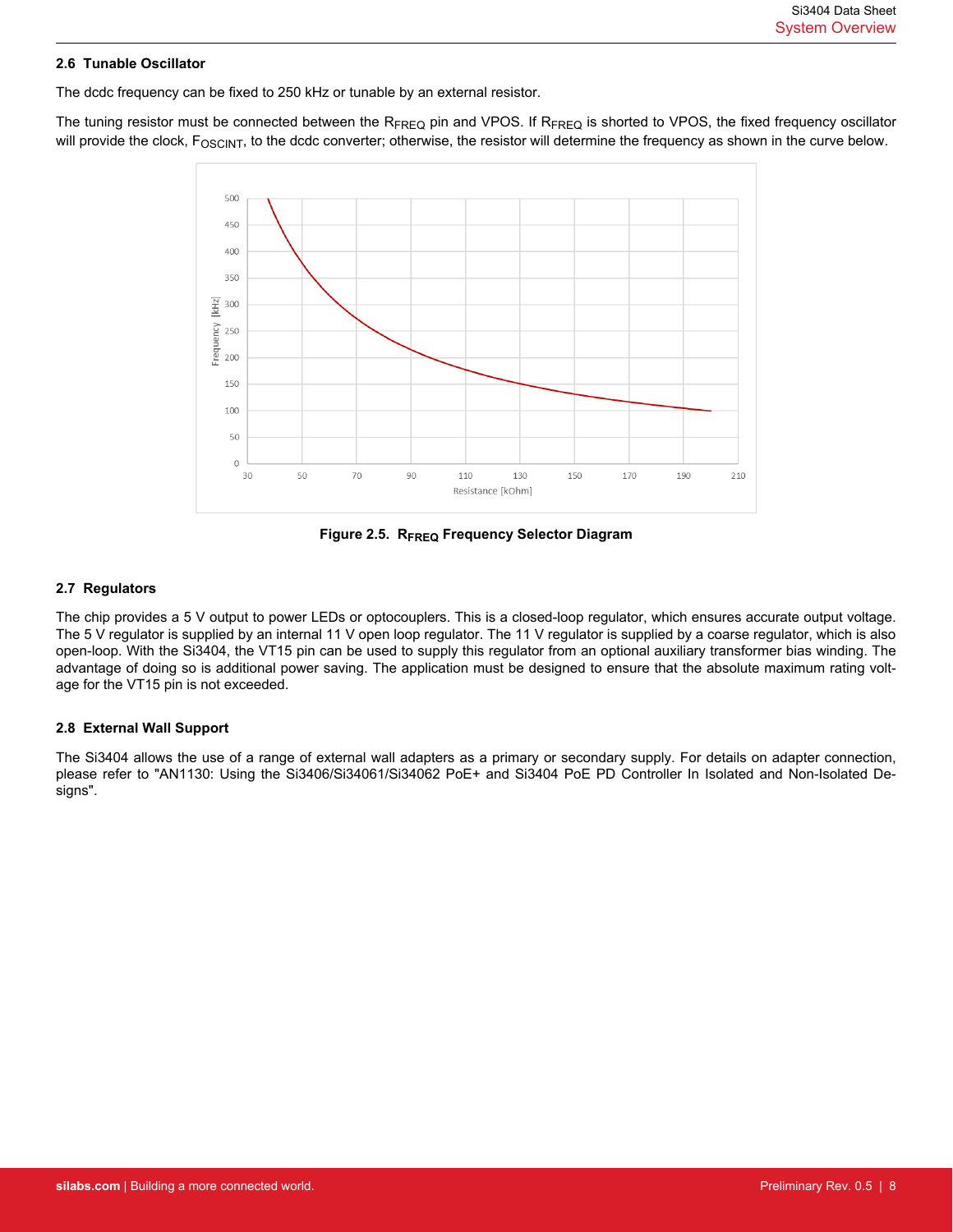## <span id="page-8-0"></span>**3. Application Examples**

The following diagrams demonstrate the ease of use and straightforward BOM of the Si3404 Powered Device IC. Detailed reference designs are available in Evaluation KIT User Guides. Also refer to "AN1130: Using the Si3406/Si34061/Si34062 PoE+ and Si3404 PoE PD Controller In Isolated and Non-Isolated Designs".



**Figure 3.1. Si3404 Non-ISO Flyback Application Diagram**



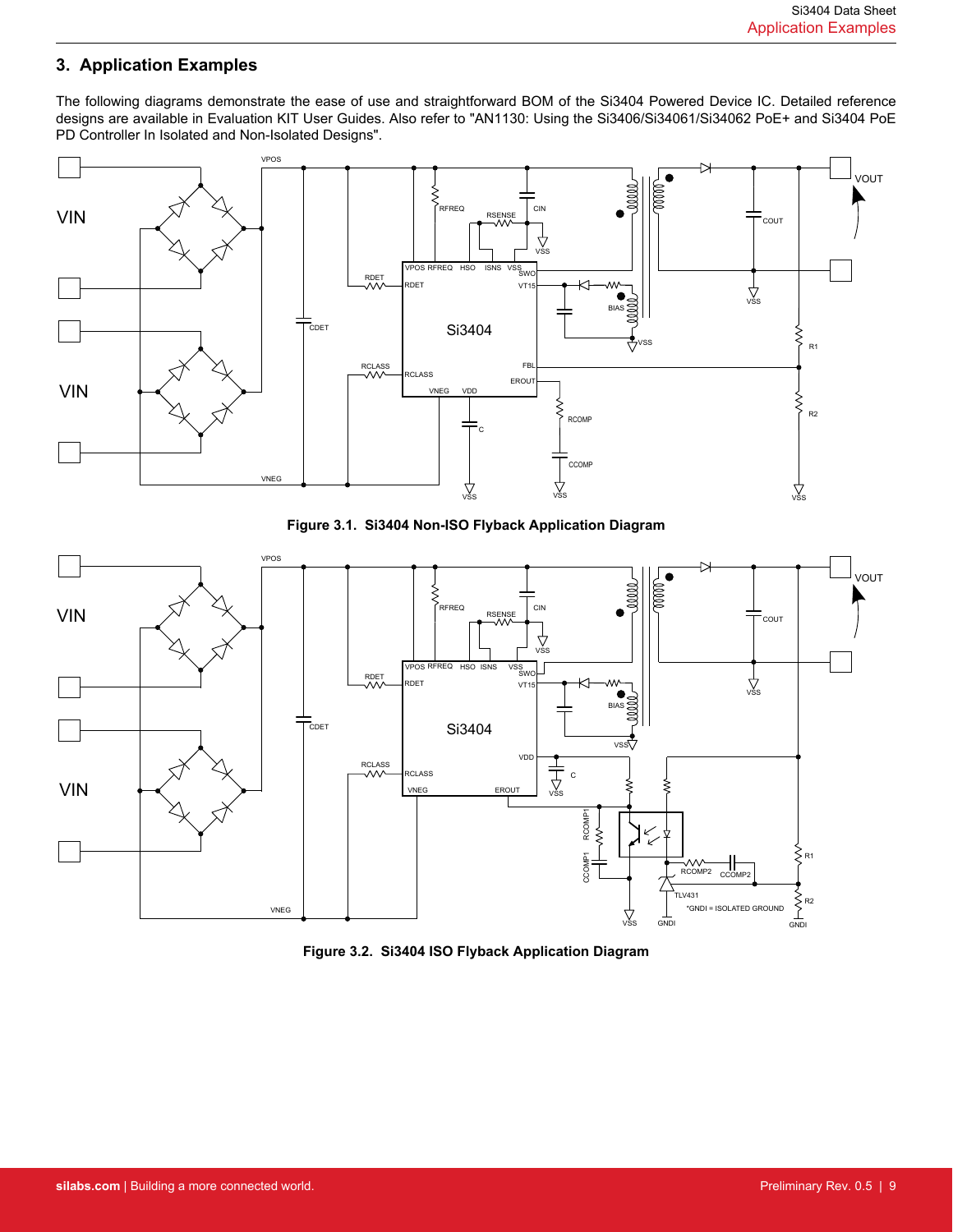

**Figure 3.3. Si3404 Buck Application Diagram**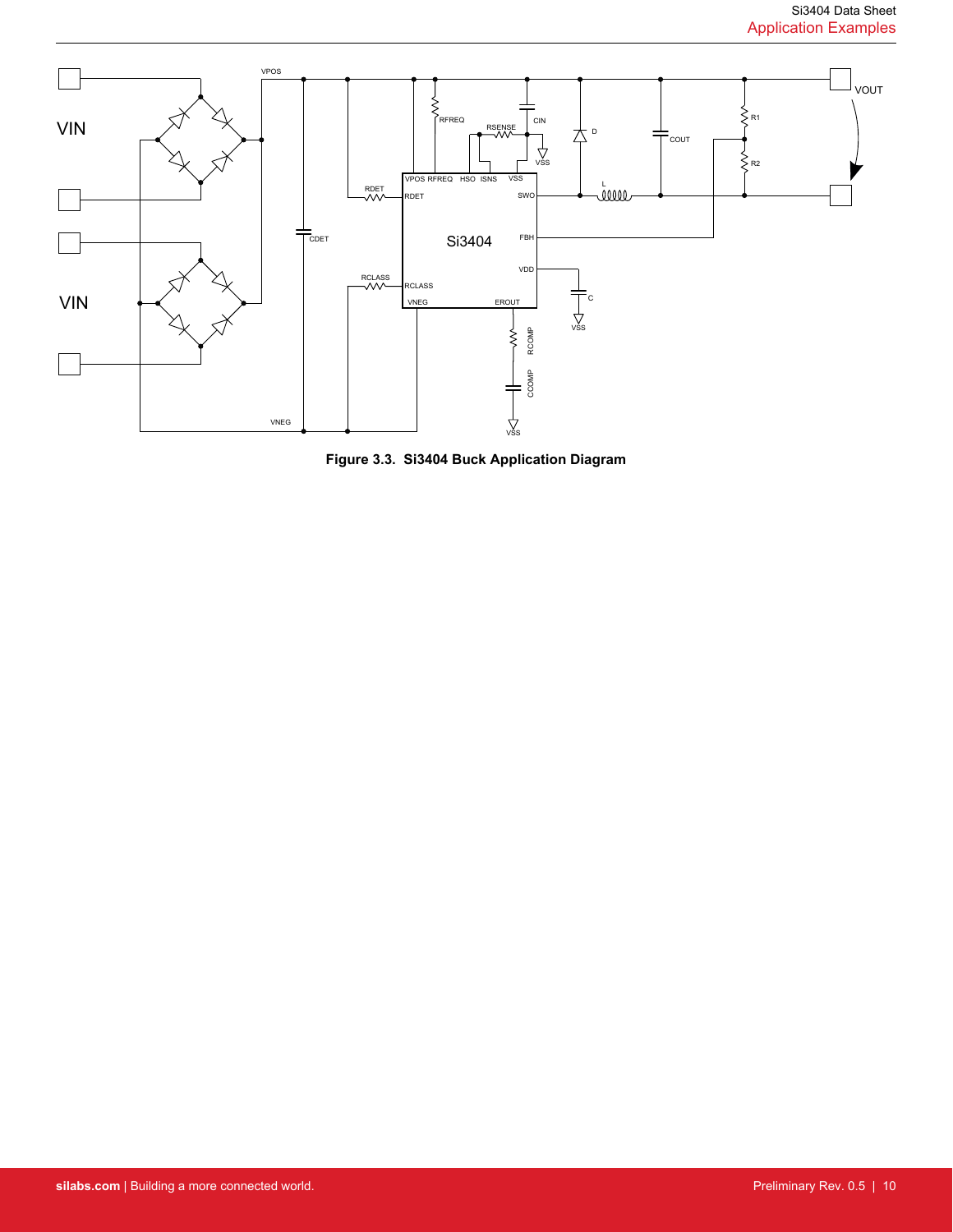# <span id="page-10-0"></span>**4. Electrical Specifications**

| <b>Type</b>         | <b>Description</b>                                                              | <b>Min</b> | <b>Max</b> | <b>Units</b> |
|---------------------|---------------------------------------------------------------------------------|------------|------------|--------------|
|                     | VNEG-VSS, VPOS-VNEG, HSO <sup>2</sup> , RDET <sup>3</sup>                       | $-0.7$     | 100        | v            |
|                     | SWO-VSS                                                                         | $-0.7$     | 120        | ν            |
| Voltage             | <b>ISNS</b>                                                                     | $-1$       |            | V            |
|                     | Low Voltage pins: FBH <sup>3</sup> , EROUT, FBL,<br>$RCL2$ , RFREQ <sup>3</sup> | $-0.7$     | 6          | ٧            |
|                     | Mid Voltage pins: VT15                                                          | $-0.7$     | 18         | v            |
| <b>Peak Current</b> | <b>VPOS</b>                                                                     | $-TBD$     | <b>TBD</b> | A            |
| Temperature         | Storage Temperature                                                             | $-65$      | 150        | °C           |
|                     | <b>Ambient Operating Temperature</b>                                            | $-40$      | 85         |              |

## **Table 4.1. Absolute Maximum Ratings<sup>1</sup>**

#### **Note:**

1. Unless otherwise noted, all voltages referenced to VSS. Permanent device damage may occur if the maximum ratings are exceeded. Functional operation should be restricted to those conditions specified in the operational sections of this data sheet. Exposure to absolute maximum rating conditions for extended periods may adversely affect device reliability.

2. Voltage referenced to VNEG.

3. Voltage referenced to VPOS.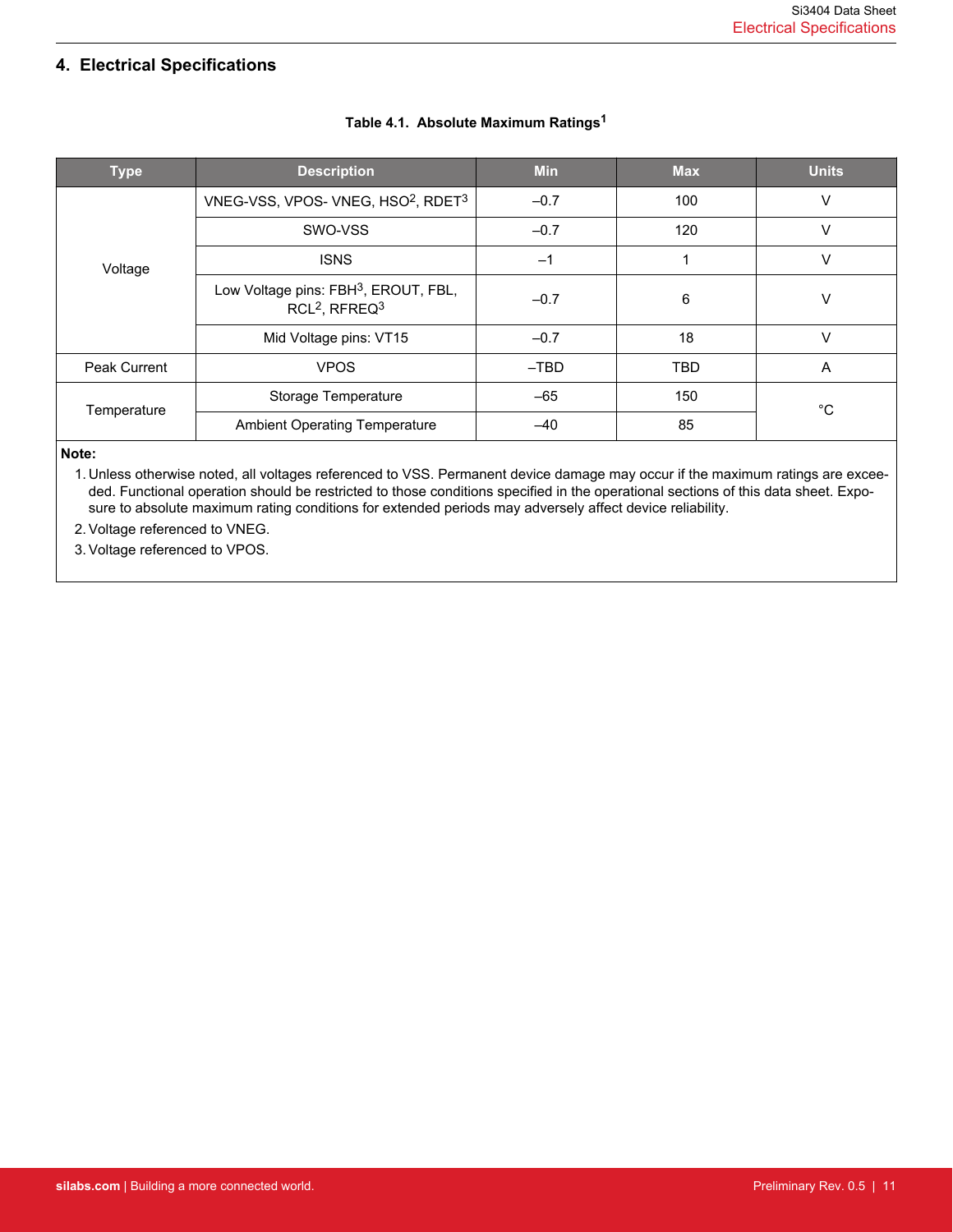<span id="page-11-0"></span>

| <b>Symbol</b>        | <b>Parameter (Condition)</b>                                   | <b>Min</b> | <b>Typ</b> | <b>Max</b> | <b>Unit</b> |
|----------------------|----------------------------------------------------------------|------------|------------|------------|-------------|
| V <sub>PORT</sub>    | VPORT = VPOS - VNEG                                            | 1.5        |            | 57         | V           |
| V <sub>HV</sub> OP   | VNEG-VSS, VNEG-HSO, VPOS-<br><b>VSS</b>                        | 1.5        |            | 57         | V           |
| V <sub>LV</sub> OP   | VPOS referred low voltage pins:<br>RFREQ, RDET, FBH            | $-5.5$     |            | 0          | V           |
| V <sub>LV</sub> OP   | VSS referred low voltage pins: VDD,<br>FBL, EROUT              | $\Omega$   |            | 5.5        | $\vee$      |
| V <sub>ISNS_OP</sub> | VSS referred current sensing pin:<br><b>ISNS</b>               | $-0.5$     |            | 0.5        | $\vee$      |
| $V_{LV,OP}$          | VNEG referred low voltage pins:<br><b>RCL</b>                  | 0          |            | 5.5        | $\vee$      |
| V <sub>MV_VT15</sub> | VSS referred medium voltage pin<br>VT15 <sup>1</sup>           | 12         | 14.5       | 16.5       | $\vee$      |
| $I_{\text{AVG}}$     | Allowable continuous current on<br>SWO, VSS, HSO, VNEG         |            |            | 600        | mA          |
| <b>I</b> PEAK        | Peak current on SWO, VSS, HSO,<br>VNEG Max 75 ms 5% Duty Cycle |            |            | 683        | mA          |
| Note:                |                                                                |            |            |            |             |

#### **Table 4.2. Recommended Operating Conditions**

1.VMV\_VT15 is relevant for Si3404 only when an external auxiliary bias winding from the primary side of the transformer is being used to improve power conversion efficiency. This can be left undriven, in which case an internal regulator will be used.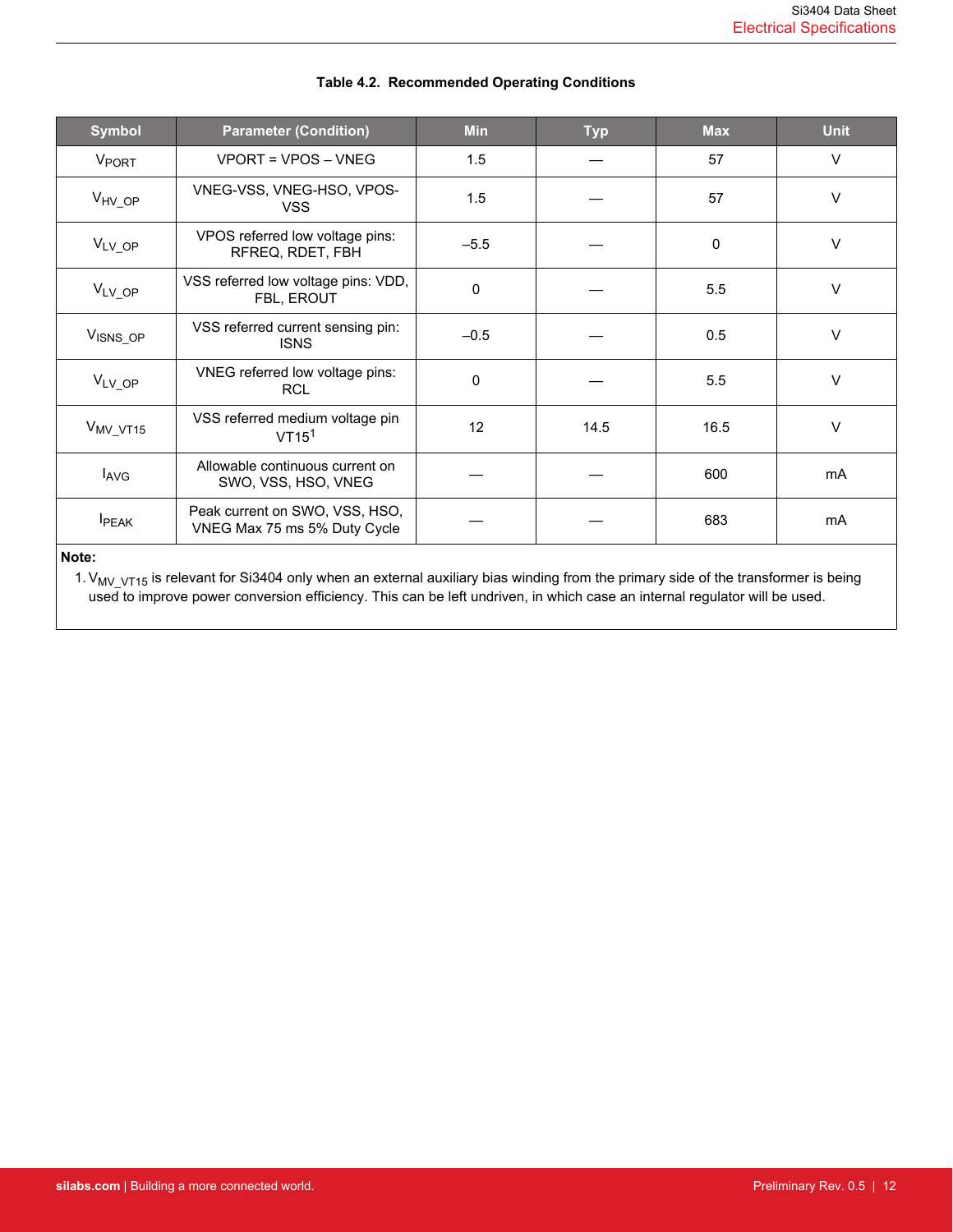<span id="page-12-0"></span>

| <b>Symbol</b>                  | <b>Parameter (Condition)</b>                            |                                           | <b>Typ</b> | <b>Max</b>     | <b>Unit</b>  |  |  |  |  |
|--------------------------------|---------------------------------------------------------|-------------------------------------------|------------|----------------|--------------|--|--|--|--|
| <b>PoE PROTOCOL</b>            |                                                         |                                           |            |                |              |  |  |  |  |
| <b>Detection</b>               |                                                         |                                           |            |                |              |  |  |  |  |
| <b>V<sub>DET</sub></b>         | Detection Voltage (at V <sub>PORT</sub> )               | 1.5                                       |            | 8.9            | $\mathsf{V}$ |  |  |  |  |
| <b>Classification</b>          |                                                         |                                           |            |                |              |  |  |  |  |
| VRESET                         | Classification Reset (at V <sub>PORT</sub> )            | $\mathbf 0$                               |            | 1.61           | $\vee$       |  |  |  |  |
| <b>V<sub>CLASS</sub></b>       | Classification Voltage (at V <sub>PORT</sub> )          | 13.4                                      |            | 21.4           | $\vee$       |  |  |  |  |
|                                | Class 0 ( $R_{\text{CLASS}}$ > 681 $\Omega$ )           | $\mathbf 0$                               |            | $\overline{4}$ | <b>mA</b>    |  |  |  |  |
|                                | Class 1 (R <sub>CLASS</sub> = 140 $\Omega$ @ 1%)        | 9                                         |            | 12             | mA           |  |  |  |  |
| <b>I</b> PortCLASS             | Class 2 (R <sub>CLASS</sub> = 75 $\Omega$ @ 1%)         | 17                                        |            | 20             | mA           |  |  |  |  |
|                                | Class 3 (R <sub>CLASS</sub> = 48.7 $\Omega$ @ 1%)       | 26                                        |            | 30             | mA           |  |  |  |  |
| <b>Power On and UVLO</b>       |                                                         |                                           |            |                |              |  |  |  |  |
| VUVLO_R                        | Hotswap closed and converter on                         | $\qquad \qquad \overline{\qquad \qquad }$ | 37         |                | $\vee$       |  |  |  |  |
| VUVLO_F                        | Hotswap open and converter off                          |                                           | 32         |                | V            |  |  |  |  |
| <b>Thermal Characteristics</b> |                                                         |                                           |            |                |              |  |  |  |  |
| T <sub>shd</sub>               | Thermal shutdown                                        |                                           | 160        |                | $^{\circ}C$  |  |  |  |  |
| <b>THYST</b>                   | Thermal shutdown hysteresis                             |                                           | 20         |                | $^{\circ}C$  |  |  |  |  |
|                                | <b>On-Chip Transient Voltage Suppression/Protection</b> |                                           |            |                |              |  |  |  |  |
| <b>T</b> <sub>PROT</sub>       | TVS protection activation voltage<br>(VPOS-VNEG)        | 100                                       |            |                | $\vee$       |  |  |  |  |
| <b>Hotswap Switch</b>          |                                                         |                                           |            |                |              |  |  |  |  |
| l <sub>inrush</sub>            | Inrush current                                          | 100                                       | 170        | 200            | mA           |  |  |  |  |
| <b>IMAXHSSW</b>                | Maximum continuous operating cur-<br>rent               |                                           |            | 600            | mA           |  |  |  |  |
| V <sub>HSSW_ON</sub>           | Switch ON voltage                                       |                                           | 380        |                | mV           |  |  |  |  |
| VHSSW_OFF                      | Switch OFF voltage, HSSW goes to<br>overload cycle      |                                           | 3.5        |                | $\mathsf{V}$ |  |  |  |  |
| $I_{\text{OVL}}$               | Switch current limit in OVERLOAD<br>State               | 8.7                                       | 10.5       | 12.4           | mA           |  |  |  |  |
| <b>TWAITHSSW</b>               | Wait time in OVERLOAD                                   | 80                                        | 96         | 116            | ms           |  |  |  |  |
| RONHSSW                        | Internal hotswap drain-source resist-<br>ance while ON  | 0.65                                      | 1.5        | 2.9            | $\Omega$     |  |  |  |  |
| <b>DC-DC</b>                   |                                                         |                                           |            |                |              |  |  |  |  |
| <b>I</b> SWOPEAK               | Peak current limit of internal FET<br>(SWO pin)         | 2.1                                       |            | 2.7            | A            |  |  |  |  |
| FOSCINT                        | Using internal Oscillator                               | $\overline{\phantom{0}}$                  | 250        |                | kHz          |  |  |  |  |
| FOSCEXT                        | Using external Oscillator, tunable on<br>pin RFREQ      | 100                                       |            | 500            | kHz          |  |  |  |  |

## **Table 4.3. Electrical Characteristics**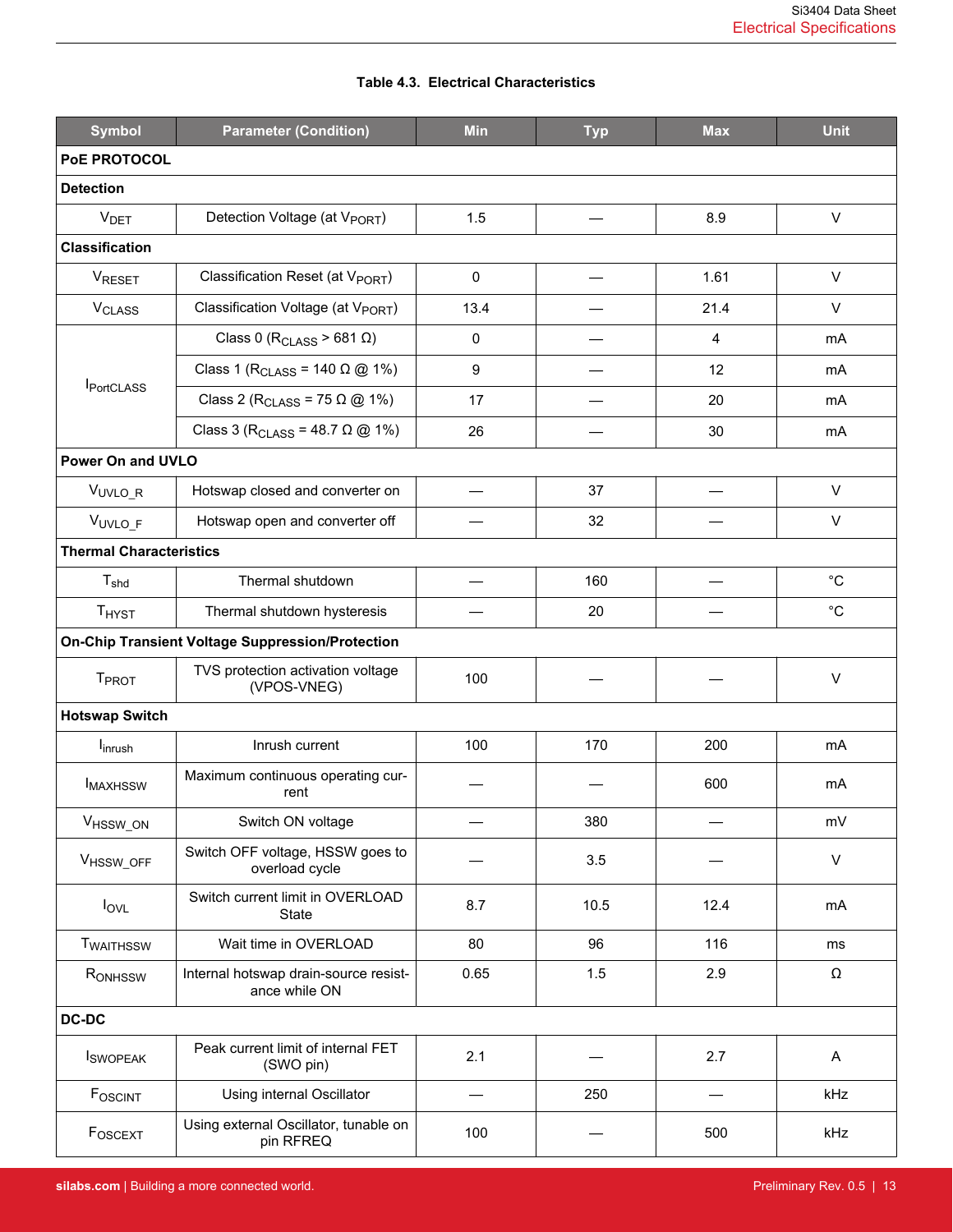| <b>Symbol</b>                          | <b>Parameter (Condition)</b>                                                   | <b>Min</b>               | <b>Typ</b>              | <b>Max</b>     | <b>Unit</b>   |
|----------------------------------------|--------------------------------------------------------------------------------|--------------------------|-------------------------|----------------|---------------|
| <b>DUC</b>                             | Output duty cycle of PWM                                                       | $\overline{\phantom{0}}$ | <b>TBD</b>              | 75             | $\%$          |
| <b>VFBREF</b>                          | FBH (referenced to VPOS) and FBL<br>(referenced to VSS) reference volt-<br>age |                          | 1.32                    |                | V             |
| <b>VEROUT</b>                          | Operating voltage range of error in-<br>put                                    | $\mathbf{1}$             |                         | $\overline{4}$ | $\mathsf{V}$  |
| V <sub>ISNS_OVC</sub>                  | Overcurrent limit voltage on ISNS<br>(ref. to VSS)                             |                          | $-270$                  |                | mV            |
| <b>TSOFTSTART</b>                      | Startup time                                                                   |                          | $\overline{\mathbf{4}}$ |                | ms            |
| RONDCDC                                | Internal DCDC switching FET drain-<br>source resistance while ON               |                          | 0.9                     | 1.2            | Ω             |
| <b>Regulators</b>                      |                                                                                |                          |                         |                |               |
| <b>VT15</b>                            | Override internal regulator with<br>transformer winding                        | 13                       |                         | 16.5           | $\mathsf{V}$  |
| <b>VDD</b>                             | 5 V regulated output                                                           | 4.85                     | 5.1                     | 5.46           | $\vee$        |
| <b>VDD<sub>ILIM</sub></b>              | DC current limit of VDD                                                        | 9.7                      | 11.2                    | 12.9           | mA            |
| $C_{\text{REG}}$                       | Filter capacitor on VDD                                                        |                          | 100                     |                | nF            |
| <b>Power Dissipation</b>               |                                                                                |                          |                         |                |               |
| <b>PINTMAX</b>                         | DC-DC max power internal FET                                                   |                          | 1.2                     | 1.5            | W             |
| $P_{MAX}$                              | Total chip power                                                               |                          | <b>TBD</b>              | <b>TBD</b>     | W             |
| <b>I</b> PortOP                        | Operating current (V <sub>PORT</sub> 57 V; 250<br>$kHz$ )                      |                          | 3                       | $\overline{4}$ | mA            |
| <b>Package Thermal Characteristics</b> |                                                                                |                          |                         |                |               |
| $\theta_{JA-EFF}$                      | QFN20 <sup>1</sup>                                                             |                          | 46.8                    |                | $C^{\circ}/W$ |
| Note:                                  | 1. Assumes 4-Layer PCB and approximately 1.2 W Input Power.                    |                          |                         |                |               |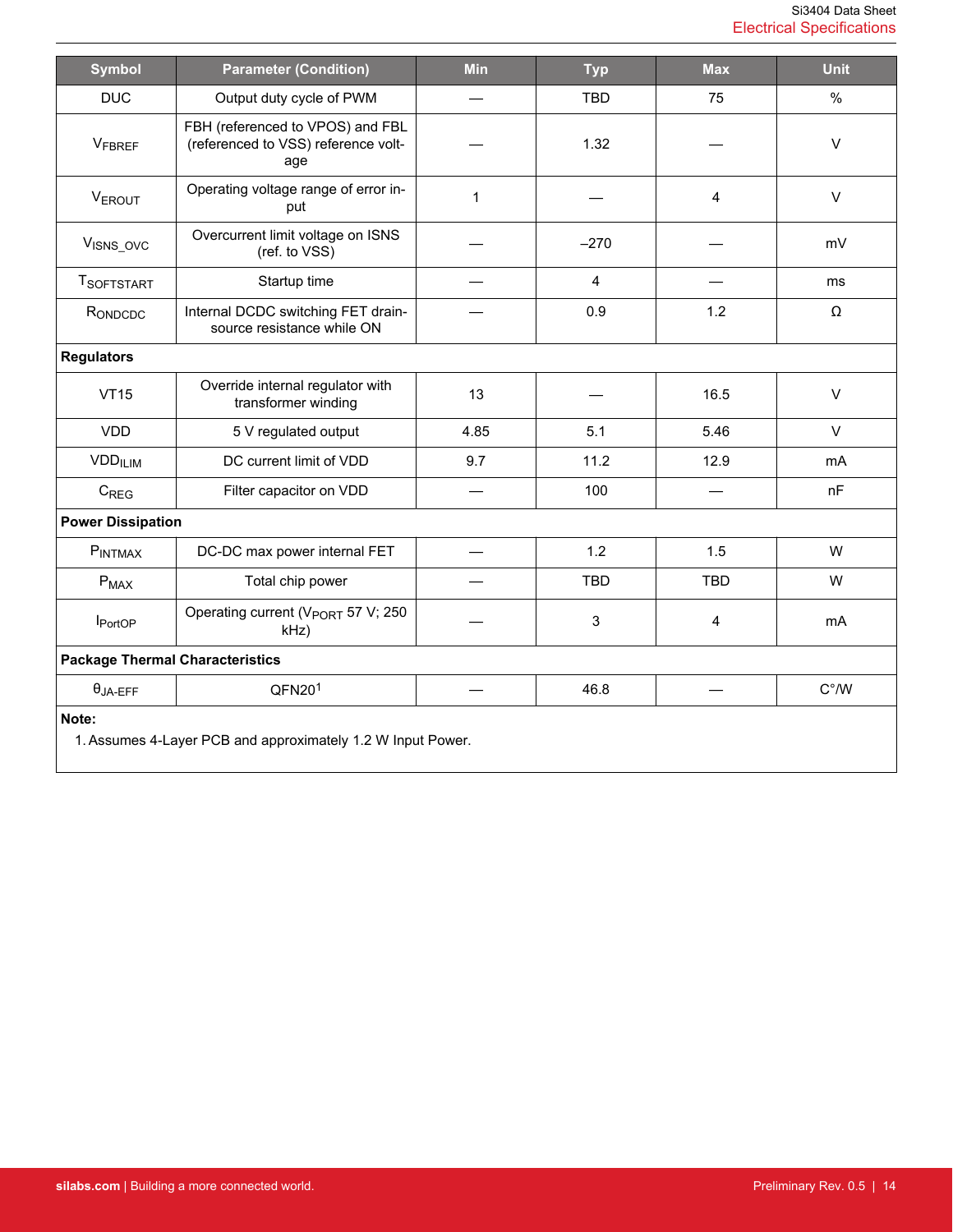## <span id="page-14-0"></span>**5. Pin Descriptions**



**Figure 5.1. Si3404 Pinout**

**Table 5.1. Pin Descriptions**

| <b>Si3404 Pins</b>           | <b>Name</b>  | <b>Ref</b>  | Dir.      | <b>Vrange</b> | <b>Description</b>                                                          |
|------------------------------|--------------|-------------|-----------|---------------|-----------------------------------------------------------------------------|
| 1                            | <b>ISNS</b>  | <b>VSS</b>  |           | $-0.5$ to 0   | Chip current sense resistor input                                           |
| $\overline{2}$               | <b>FBH</b>   | <b>VPOS</b> |           | $0 - 5$       | High side (VPOS referred) dcdc feedback (buck converter)                    |
| 3                            | <b>EROUT</b> | <b>VSS</b>  | IO        | $0 - 5$       | Error amplifier current output, compensation impedance<br>input             |
| 4                            | <b>FBL</b>   | <b>VSS</b>  |           | $0 - 5$       | Low side (ground referenced) dcdc feedback (flyback con-<br>verter)         |
| 5                            | <b>VDD</b>   | <b>VSS</b>  | $\circ$   | $0 - 5$       | 5V regulator output                                                         |
| 6                            | <b>RDET</b>  | <b>VPOS</b> | IO        | $0 - 100$     | Detection resistor                                                          |
| 8                            | <b>HSO</b>   | <b>VNEG</b> | IO        | $0 - 100$     | Hot swap switch output                                                      |
| 9                            | <b>RCL</b>   | <b>VNEG</b> | IO        | $0 - 5$       | <b>Classification resistor</b>                                              |
| 10                           | <b>RFREQ</b> | <b>VPOS</b> | IO        | $0 - 5$       | Oscillator frequency tuning resistor, tie to VPOS to select<br>default freg |
| 13                           | <b>VPOS</b>  |             | IO        | $0 - 100$     | Rectified high-voltage supply positive rail                                 |
| 16                           | <b>VT15</b>  | <b>VSS</b>  |           | $0 - 16.5$    | Dcdc transformer auxiliary winding input                                    |
| 18                           | <b>SWO</b>   | <b>VSS</b>  | $\circ$   | $0 - 120$     | Internal dcdc switch output (NMOS drain)                                    |
| 19                           | <b>VSS</b>   |             | <b>IO</b> | 0             | Dcdc converter primary ground                                               |
| ePad                         | <b>VNEG</b>  |             | IO        | $\mathbf{0}$  | Rectified high voltage supply ground                                        |
| 7, 11, 12, 14,<br>15, 17, 20 | NC           |             |           |               | Do not connect                                                              |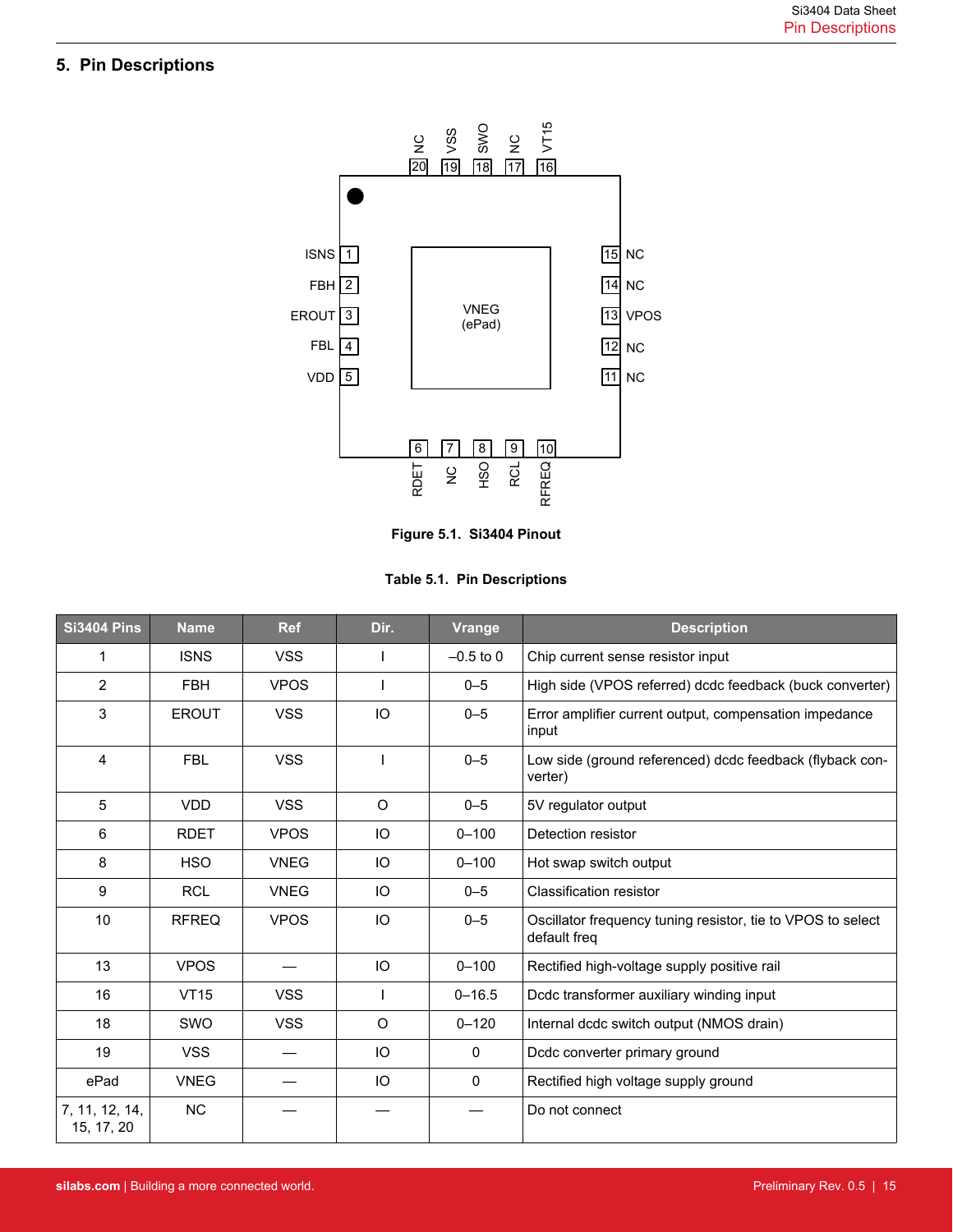## <span id="page-15-0"></span>**5.1 Detailed Pin Descriptions**

| <b>Pin Name</b> | <b>Detailed Description</b>                                                                                                                                                                                                                | <b>Circuit Detail</b>                                   |
|-----------------|--------------------------------------------------------------------------------------------------------------------------------------------------------------------------------------------------------------------------------------------|---------------------------------------------------------|
| <b>ISNS</b>     | Average current sense resistor input. The resistor value will set the maxi-<br>mum allowed current for the application. The overcurrent threshold voltage<br>V <sub>ISNS</sub> <sub>OVC</sub> . Note that this pin voltage goes below VSS. | $-\boxtimes_{_{\text{VSS}}}$<br><b>ISNS</b><br>Ø        |
| <b>FBH</b>      | High side dcdc feedback input. Need to be tied to VPOS when not used.<br>See VFBREF.                                                                                                                                                       | ⊠<br><b>VPOS</b><br><b>FBH</b><br>⊠                     |
| <b>EROUT</b>    | dcdc converter error output; current out, voltage sense. Loop compensating<br>impedance should be connected here.<br>$I_{EROUT}$ = ( $V_{FBH}$ – $V_{FBREF}$ ) x 50 µA or<br>$I_{EROUT} = (V_{FBL} - V_{FBREF}) \times 50 \mu A$           | Χ<br>$\overline{V}$ DD<br>Ø<br>EROUT<br><b>VSS</b><br>Χ |
| <b>FBL</b>      | Low side dcdc feedback input. Need to be tied to VSS when not used. See<br><b>VFBREF</b>                                                                                                                                                   | <b>N</b><br>VDD<br>X<br><b>FBL</b><br><b>VSS</b><br>Χ   |
| <b>VDD</b>      | Regulated 5 V relative to VSS. There is no foldback characteristic, reaching<br>VDD <sub>ILIM</sub> the output voltage decreases.<br>The regulator needs C <sub>REG</sub> external capacitance.                                            | <b>VDD</b><br>⊠<br><b>VSS</b><br>⊠                      |

## **Table 5.2. Circuit Equivalent and Description of Die Pads**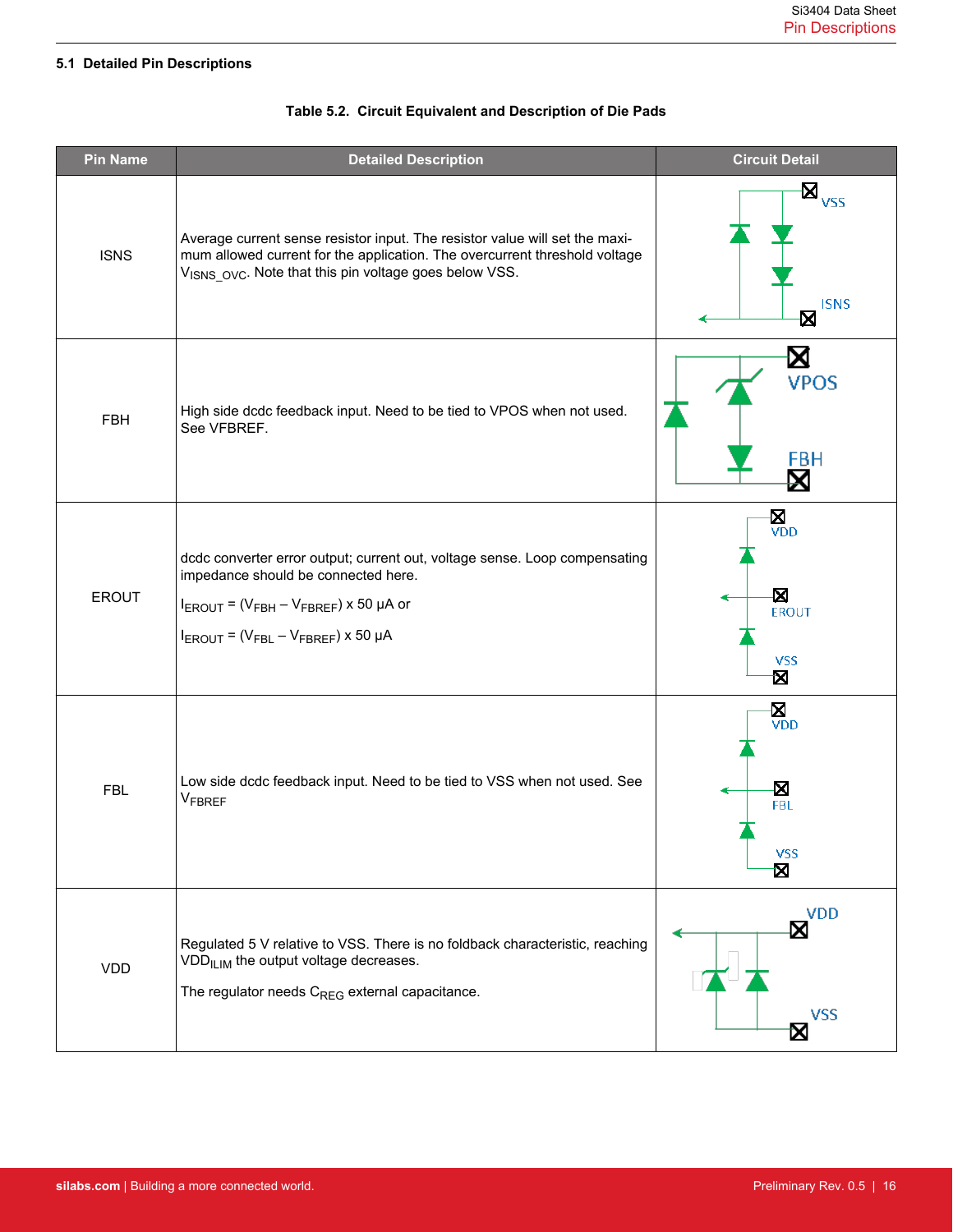| <b>Pin Name</b>      | <b>Detailed Description</b>                                                                                                                                                                                                                                                                             | <b>Circuit Detail</b>                                                                                   |
|----------------------|---------------------------------------------------------------------------------------------------------------------------------------------------------------------------------------------------------------------------------------------------------------------------------------------------------|---------------------------------------------------------------------------------------------------------|
| <b>RCL</b>           | Classification resistor input. For class 0 this pin can be left floating. Pin is<br>active only at time of classification.                                                                                                                                                                              | <sup>1</sup> class<br>$\boxtimes$ rcl<br>$\mathsf{R}_{\mathsf{ext}}$<br>$\boxtimes_{\textsf{VNEG}}$     |
| <b>RFREQ</b>         | Used for adjusting the oscillator frequency.<br>The frequency is inversely proportional to the value of the connected resis-<br>tor.                                                                                                                                                                    | <b>X</b> VPOS<br>$\mathsf{R}_{\mathsf{external}}$<br><b>RFREQ</b><br>X<br>$\mathbf{I}$ <sup>Ifreq</sup> |
| VPOS,<br><b>VNEG</b> | Main chip input power. Note that VNEG (the ePad on the bottom of the<br>chip) also provides thermal relief.                                                                                                                                                                                             | Ŋ<br>VPOS<br>$\mathbf{Z}^{\text{CT1,CT2}}_{\text{SP1,SP2}}$<br>$\boxtimes$ vneg                         |
| <b>HSO</b>           | Hotswap Switch Output. The switch shorts the VNEG and HSO pins, and in-<br>cludes several other functions. See hotswap switch section for details.                                                                                                                                                      | X<br><b>HSO</b><br>120V<br>╹╙┓<br><b>VNEG</b><br>⋈                                                      |
| <b>RDET</b>          | The user has to tie the RDET resistor between this pin and VPOS. During<br>detection, a high voltage switch pulls down RDET to VNEG. After detection,<br>the reference block uses RDET as absolute chip current reference, forcing<br>-750 mV relative to VPOS, creating 30 µA for the internal blocks. | $-\mathbf{Z}^{\text{VPOS}}$<br>120V<br>К<br><b>RDET</b><br>X<br>120V<br><b>VNEG</b><br>X                |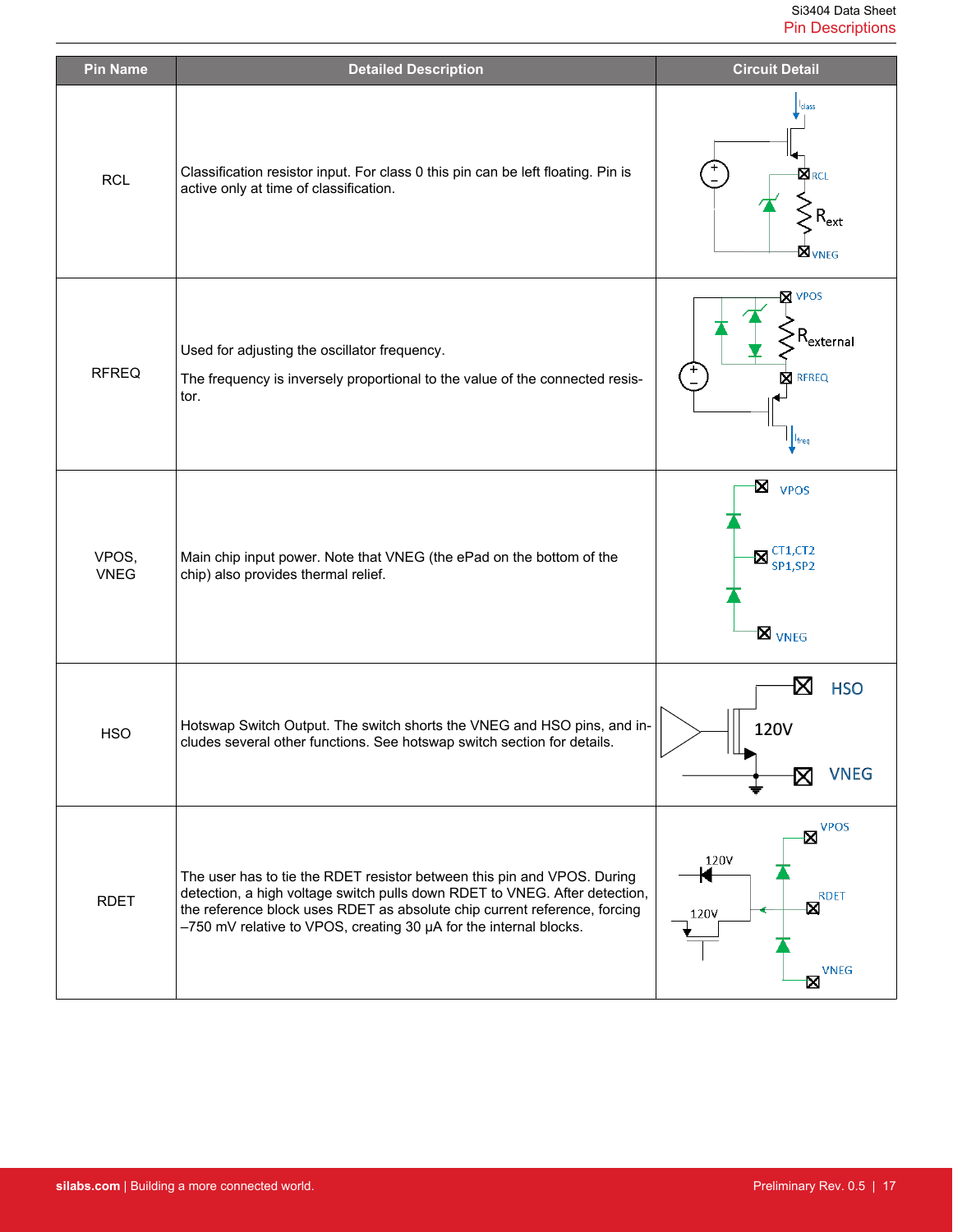| <b>Pin Name</b> | <b>Detailed Description</b>                                                                                                                                                                                                                 | <b>Circuit Detail</b>                                                                                   |
|-----------------|---------------------------------------------------------------------------------------------------------------------------------------------------------------------------------------------------------------------------------------------|---------------------------------------------------------------------------------------------------------|
| <b>VT15</b>     | VT15 is input for an optional 15 V supply generated by an auxiliary trans-<br>former bias winding. If the bias winding voltage is lower than VT15, the in-<br>ternal 15 V coarse regulator will provide the current for the 11 V regulator. | <b>N</b> vpos<br>$\sqrt{2}$ VT15V<br>$\sum$ 6V<br>$\sqrt{2}$ V11<br>6V<br>6V<br><b>X</b> <sub>VSS</sub> |
| SWO             | Dcdc converter switching transistor drain output, Vmax = 120 V.                                                                                                                                                                             | SWO<br>⊠<br><b>VSS</b>                                                                                  |
| <b>VSS</b>      | DC-DC converter ground.                                                                                                                                                                                                                     | <b>X</b> VPOS<br><b>120V</b><br><b>ESD</b><br>clamp<br><b>X</b> <sub>VSS</sub>                          |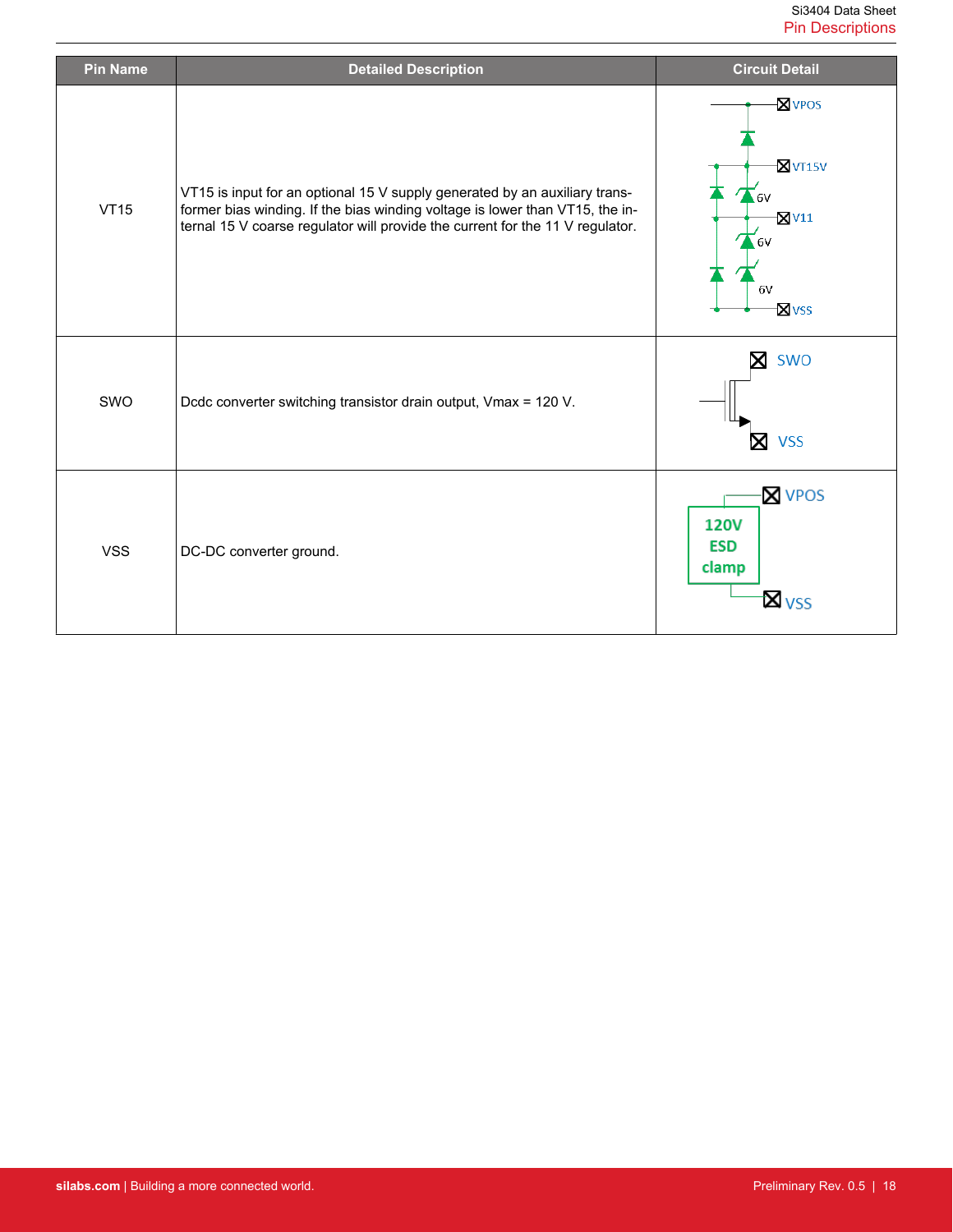# <span id="page-18-0"></span>**6. Packaging**

#### **6.1 Package Outline: Si3404**

The figure below illustrates the package details for the Si3404. The table lists the values for the dimensions shown in the illustration.



**Figure 6.1. 20-Pin, QFN Package**

|  |  |  | Table 6.1. Package Diagram Dimensions |
|--|--|--|---------------------------------------|
|--|--|--|---------------------------------------|

| <b>Dimension</b> | <b>Min</b> | <b>Nom</b> | <b>Max</b> |  |
|------------------|------------|------------|------------|--|
| $\mathsf{A}$     | 0.80       | 0.85       | 0.90       |  |
| A1               | 0.00       | 0.02       | 0.05       |  |
| $\sf b$          | 0.18       | 0.25       | 0.30       |  |
| D                |            | 4.00 BSC.  |            |  |
| D <sub>2</sub>   | 2.55       | 2.60       | 2.65       |  |
| ${\bf e}$        |            | 0.50 BSC.  |            |  |
| $\mathsf E$      | 4.00 BSC.  |            |            |  |
| E <sub>2</sub>   | 2.50       | 2.60       | 2.70       |  |
| L                | 0.30       | 0.40       | 0.50       |  |
| aaa              |            |            | 0.10       |  |
| bbb              |            |            | 0.10       |  |
| ccc              |            |            | 0.08       |  |
| ddd              |            |            | 0.10       |  |
| eee              |            |            | 0.10       |  |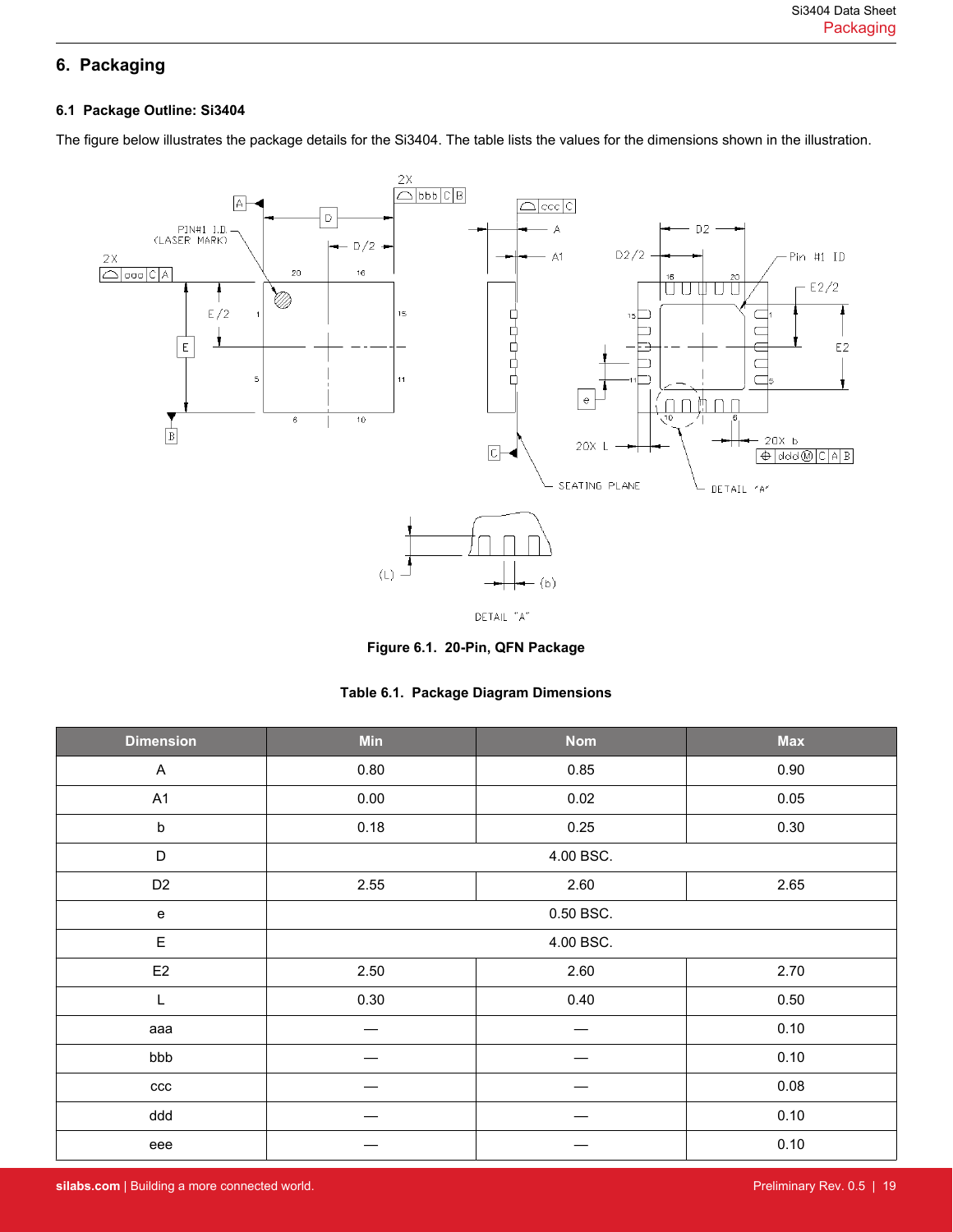Si3404 Data Sheet Packaging

| <b>Dimension</b>                                                                                            | <b>Min</b>                                                              | <b>Nom</b> | <b>Max</b> |
|-------------------------------------------------------------------------------------------------------------|-------------------------------------------------------------------------|------------|------------|
| Note:                                                                                                       |                                                                         |            |            |
|                                                                                                             | 1. All dimensions shown are in millimeters (mm) unless otherwise noted. |            |            |
| 2. Dimensioning and Tolerancing per ANSI Y14.5M-1994.                                                       |                                                                         |            |            |
| 3. This drawing conforms to the JEDEC Solid State Outline MO-220, Variation VGGD-8.                         |                                                                         |            |            |
| 4. Recommended card reflow profile is per the JEDEC/IPC J-STD-020C specification for Small Body Components. |                                                                         |            |            |
|                                                                                                             |                                                                         |            |            |

I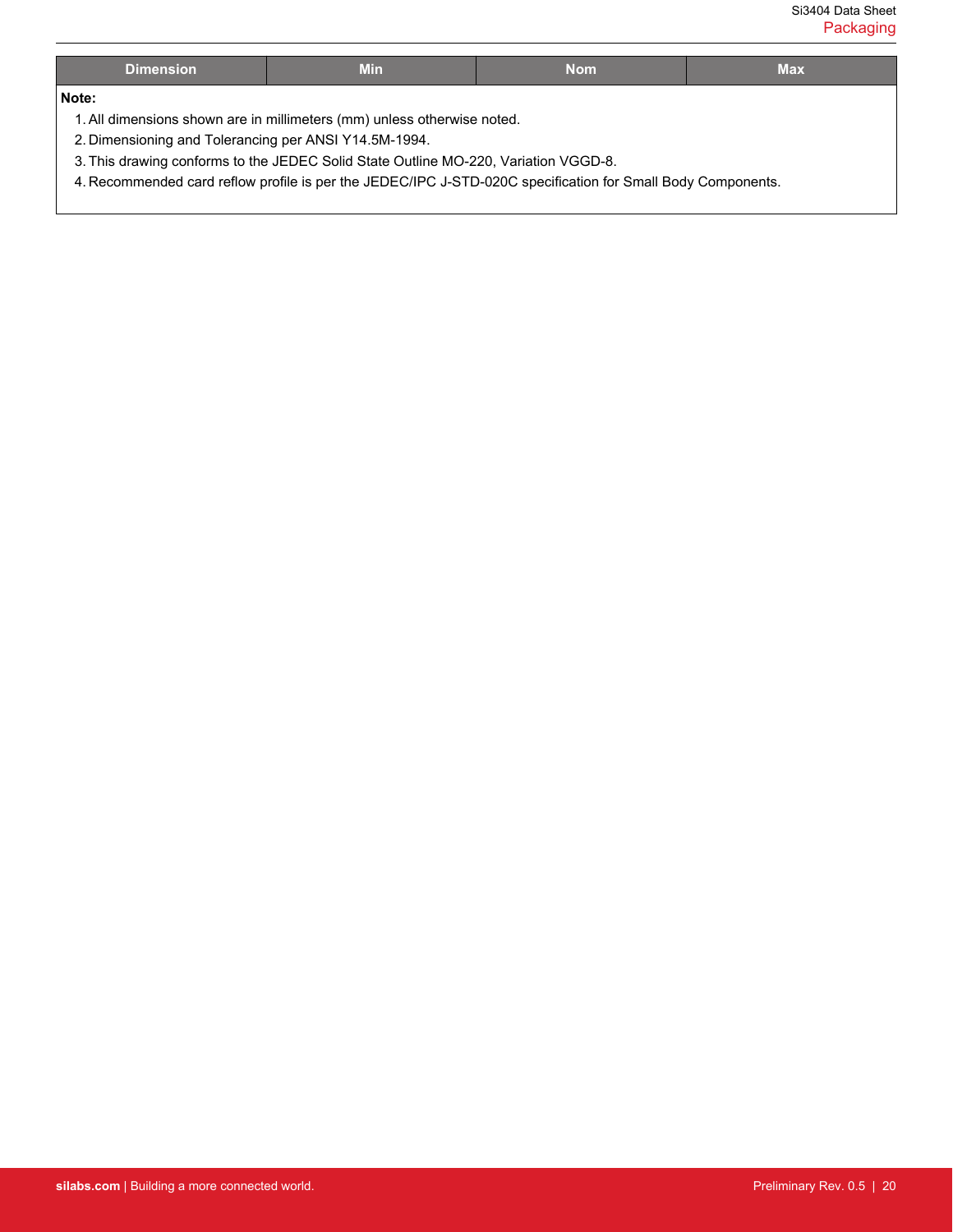### <span id="page-20-0"></span>**6.2 Land Pattern: Si3404**

The figure below illustrates the land pattern details for the Si3404. The table lists the values for the dimensions shown in the illustration.



**Figure 6.2. 20-Pin, QFN Land Pattern**

|  |  |  | Table 6.2. Land Pattern Dimensions |
|--|--|--|------------------------------------|
|--|--|--|------------------------------------|

| <b>Dimension</b> | <b>Min</b> | <b>Max</b> |  |
|------------------|------------|------------|--|
| C <sub>1</sub>   | 3.90       | 4.00       |  |
| C <sub>2</sub>   | 3.90       | 4.00       |  |
| $\mathsf E$      | 0.50 BSC   |            |  |
| X1               | 0.20       | 0.30       |  |
| X <sub>2</sub>   | 2.55       | 2.65       |  |
| Y1               | 0.65       | 0.75       |  |
| Y <sub>2</sub>   | 2.55       | 2.65       |  |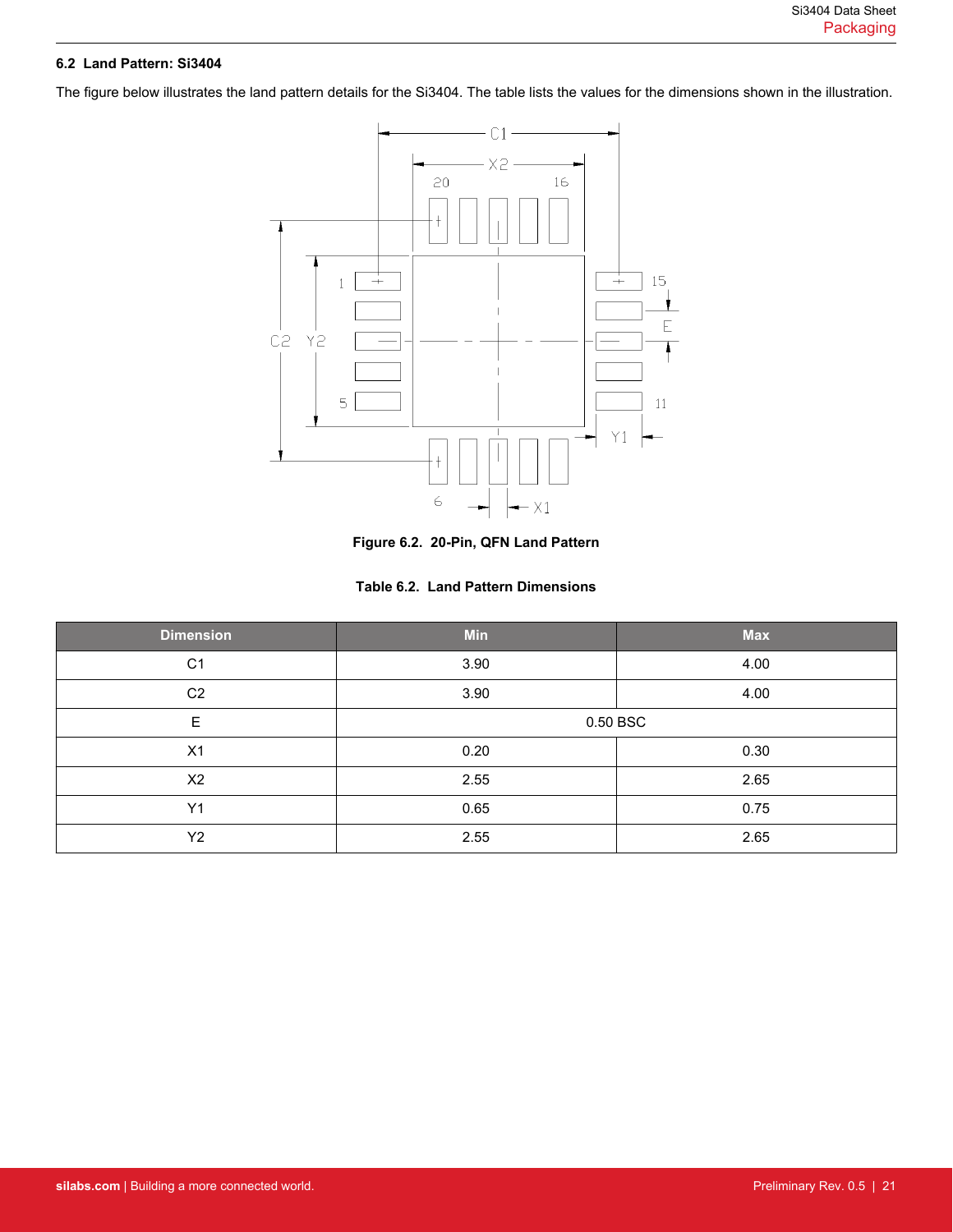| Si3404 Data Sheet |
|-------------------|
| Packaging         |

| <b>Dimension</b>                                                                                                                                                       | <b>Min</b> | <b>Max</b>                                                                                                                              |  |
|------------------------------------------------------------------------------------------------------------------------------------------------------------------------|------------|-----------------------------------------------------------------------------------------------------------------------------------------|--|
| Note:                                                                                                                                                                  |            |                                                                                                                                         |  |
| General                                                                                                                                                                |            |                                                                                                                                         |  |
| 1. All dimensions shown are in millimeters (mm) unless otherwise noted.                                                                                                |            |                                                                                                                                         |  |
| 2. This land pattern design is based on the IPC-7351 guidelines.                                                                                                       |            |                                                                                                                                         |  |
| Solder Mask Design                                                                                                                                                     |            |                                                                                                                                         |  |
| 1. All metal pads are to be non-solder mask defined (NSMD). Clearance between the solder mask and the metal pad is to be 60 mm<br>minimum, all the way around the pad. |            |                                                                                                                                         |  |
| <b>Stencil Design</b>                                                                                                                                                  |            |                                                                                                                                         |  |
|                                                                                                                                                                        |            | 1. A stainless steel, laser-cut and electro-polished stencil with trapezoidal walls should be used to assure good solder paste release. |  |
| 2. The stencil thickness should be 0.125 mm (5 mils).                                                                                                                  |            |                                                                                                                                         |  |
| 3. The ratio of stencil aperture to land pad size should be 1:1 for all perimeter pads.                                                                                |            |                                                                                                                                         |  |
| 4. A 2x2 array of 1.10 mm x 1.10 mm openings on 1.30 mm pitch should be used for the center ground pad.                                                                |            |                                                                                                                                         |  |
| <b>Card Assembly</b>                                                                                                                                                   |            |                                                                                                                                         |  |
| 1. A No-Clean, Type-3 solder paste is recommended.                                                                                                                     |            |                                                                                                                                         |  |
| 2. The recommended card reflow profile is per the JEDEC/IPC J-STD-020 specification for Small Body Components.                                                         |            |                                                                                                                                         |  |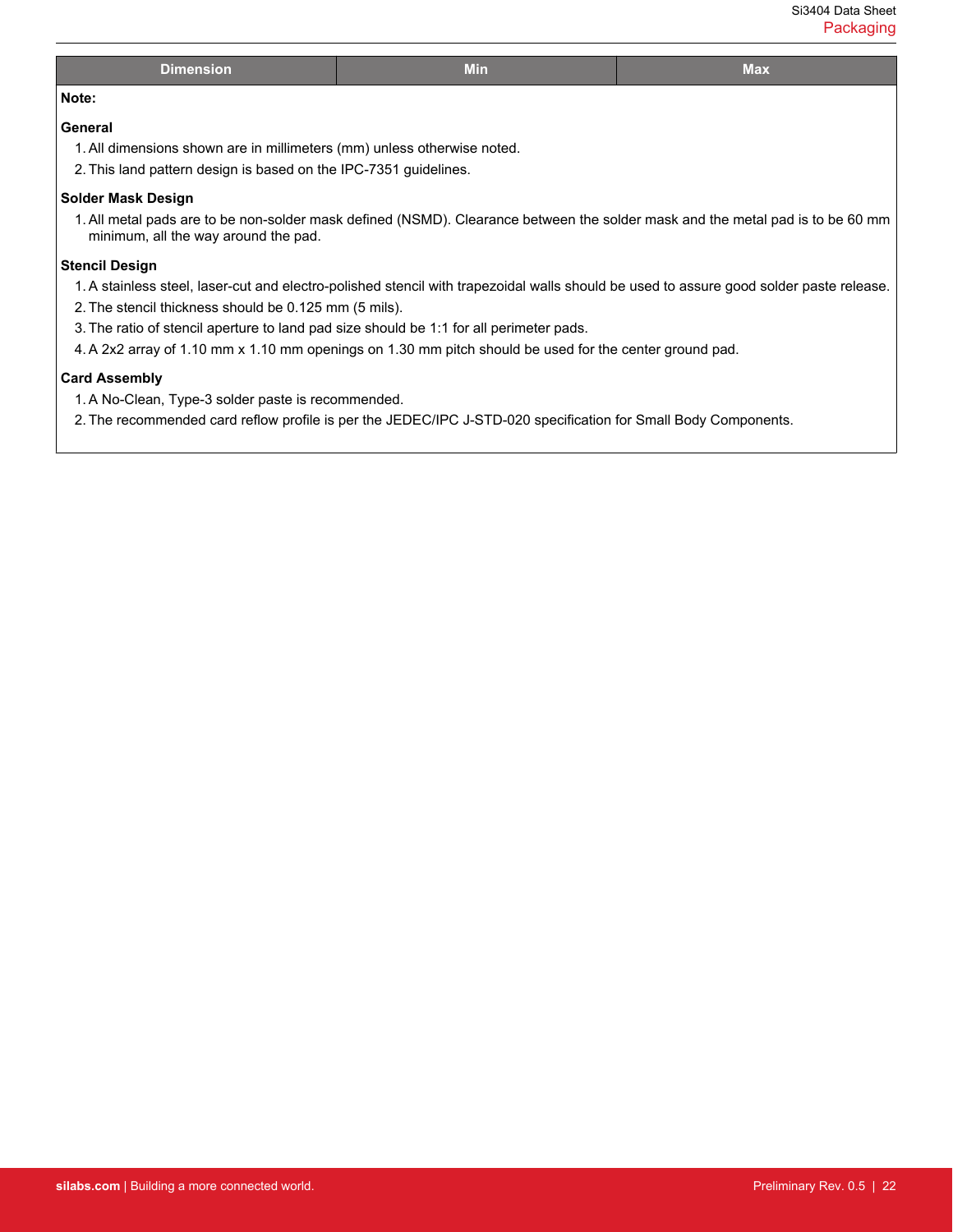# <span id="page-22-0"></span>**7. Si3404 Top Marking**



**Figure 7.1. Si3404 Top Marking**

|  |  |  |  | Table 7.1. Si3404 Top Marking Explanation |
|--|--|--|--|-------------------------------------------|
|--|--|--|--|-------------------------------------------|

| <b>Mark Method:</b> | Laser                                         |                                                     |
|---------------------|-----------------------------------------------|-----------------------------------------------------|
| Pin 1 Mark:         | Circle = 0.50 mm Diameter (Lower-Left Corner) |                                                     |
| <b>Font Size:</b>   | 0.6 Point (24 mils)                           |                                                     |
| Line 1 Mark Format: | Device Part Number                            | Si3404                                              |
| Line 2 Mark Format: | TTTTTT                                        | Trace code (assigned by the assembly subcontractor) |
| Line 3 Mark Format: | $YY = Year$                                   | Assembly Year                                       |
|                     | $WW = Work Week$                              | Assembly Week                                       |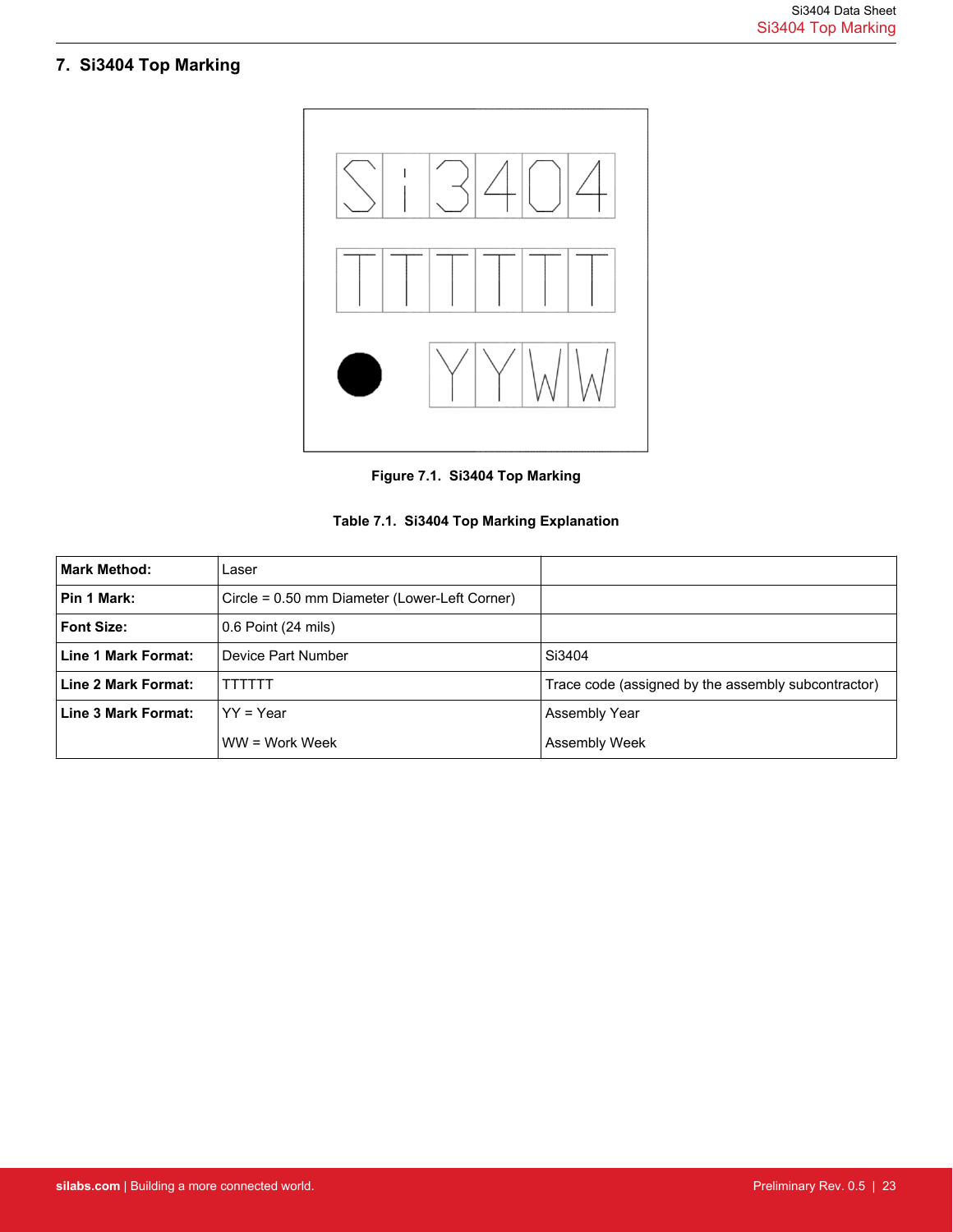## <span id="page-23-0"></span>**8. Revision History**

#### **Revision 0.5**

February, 2018

- Updated [2. System Overview](#page-3-0) and [3. Application Examples.](#page-8-0)
	- Added theory of operation and application content.
- Updated [Table 4.1 Absolute Maximum Ratings](#page-10-0)<sup>[1](#page-10-0)</sup> on page 11, [Table 4.2 Recommended Operating Conditions on page 12](#page-11-0), and [Table](#page-12-0) [4.3 Electrical Characteristics on page 13](#page-12-0).
	- Clarified multiple parameters.
- Added [5.1 Detailed Pin Descriptions](#page-15-0).
- Added [6. Packaging](#page-18-0) including outline and land pattern.

#### **Revision 0.1**

March, 2017

• Initial release.